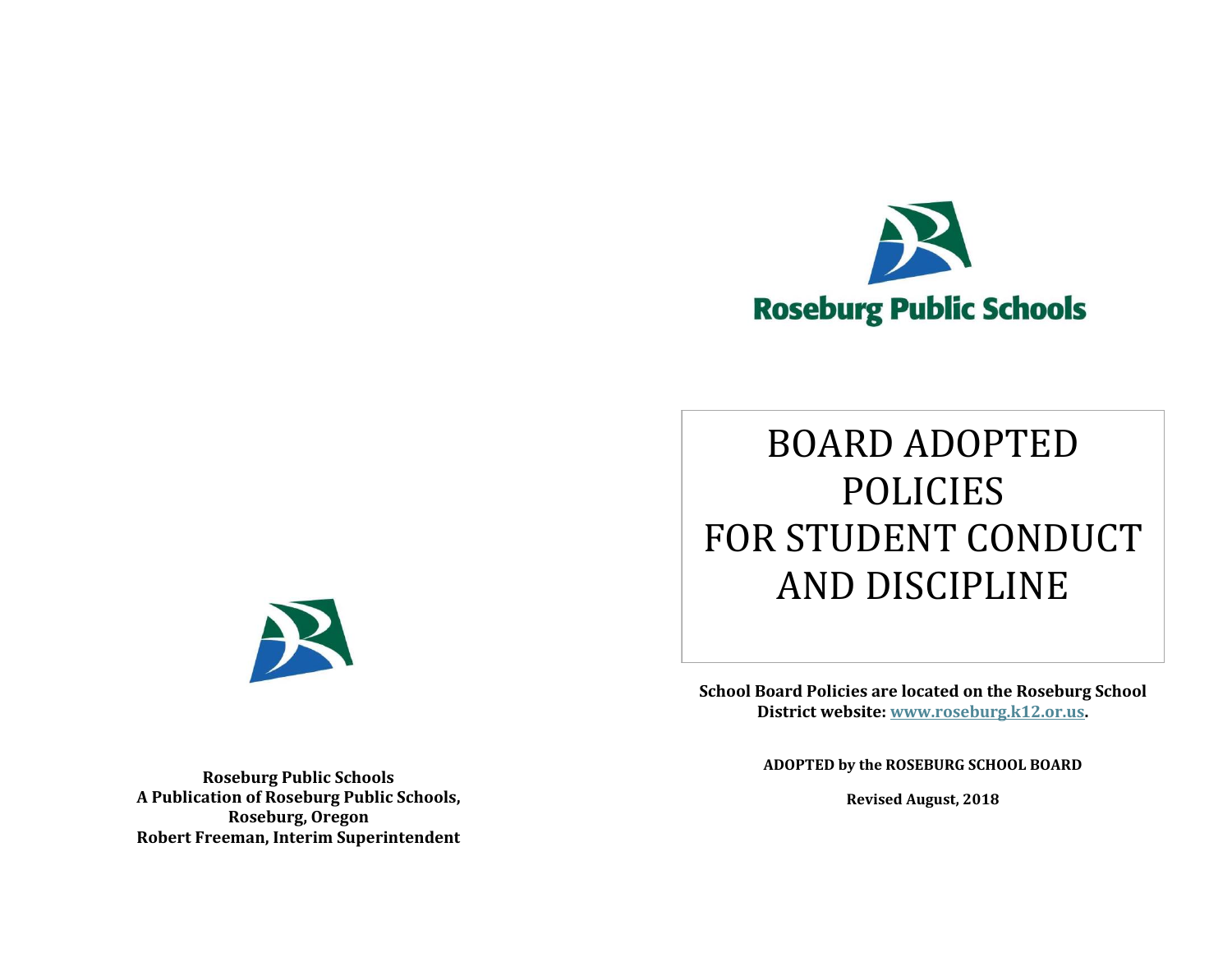# **Roseburg Public Schools MINIMUM STANDARDS FOR STUDENT CONDUCT AND DISCIPLINE**

**As authorized by ORS 339.240 And Established By Oregon Administrative Rules Minimum Standards 21-050 to 21-085.**

**These standards have been established within the framework of district policy relating to student personnel. All rules and regulations pertaining to student personnel will be consistent with these standards.**

> **ADOPTED By the Roseburg School Board November 13, 1972 Revised August 2018. 5th printing \* August 2018**

# FOREWARD

After much legal research and many public meetings, the Oregon State Board of Education on May 12, 1972, adopted Minimum Standards for Student Conduct and Discipline.

Establishment of the minimum standards by the State Board of Education is an effort to deal realistically and constructively with problems of student conduct, while at the same time ensuring fair treatment for all concerned.

In addition to standards which are in the official form of Oregon Administrative Rules, non-mandatory guidelines and model codes have been suggested by the Oregon State Board of Education to aid school districts in complying with ORS 339.240, which requires every district school board to adopt and attempt to give the widest possible distribution of copies of reasonable, written rules regarding pupil conduct, discipline, and rights and procedures pertaining thereto. Such rules must comply with minimum standards promulgated by the State Board of Education.

This document is designed to comply with these standards and to formulate the basis for the establishment of rules and regulations pertaining to student conduct and discipline which will comply with local, state and federal laws.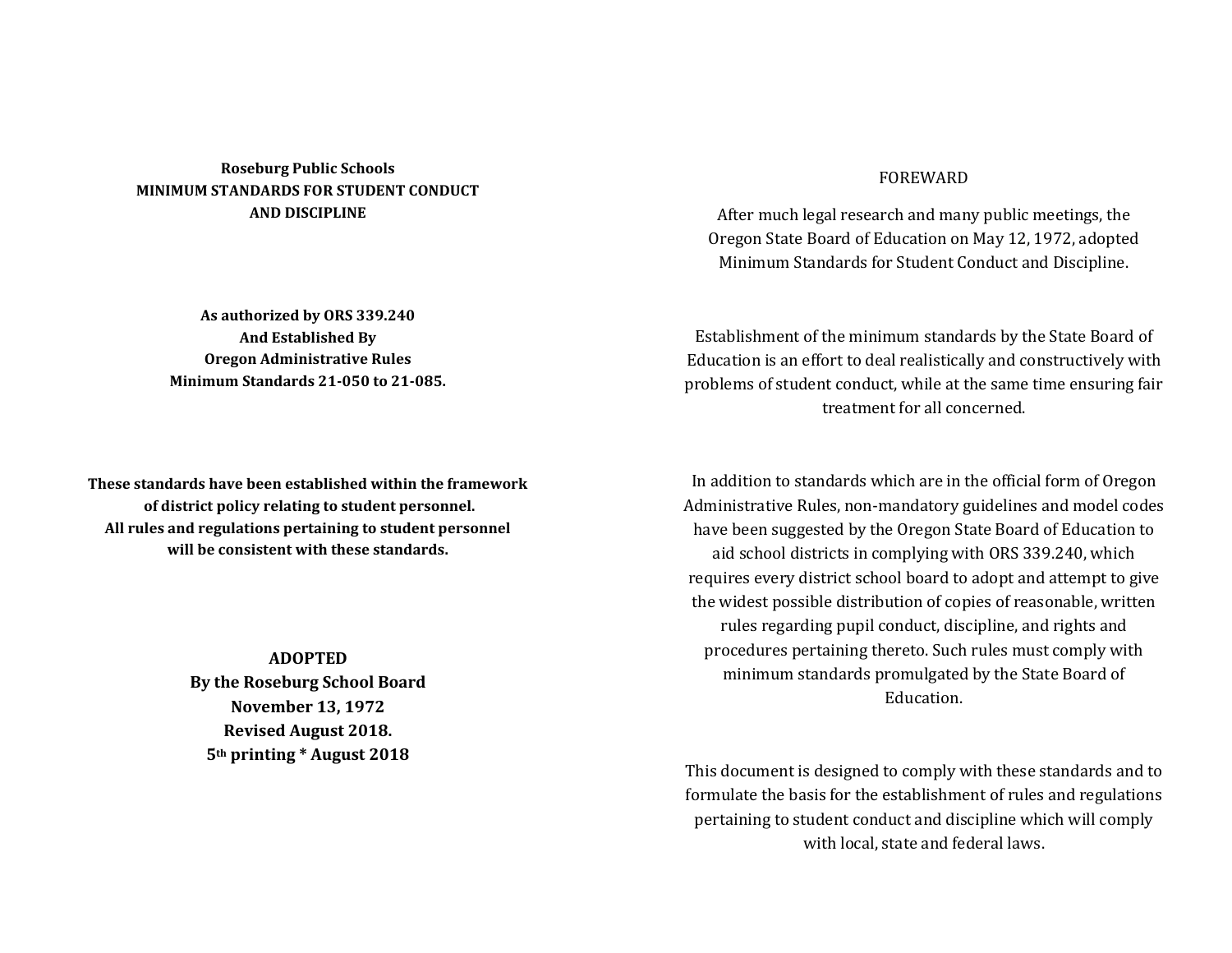# **Table of Contents**

# **Policy Pages**

| <b>IB</b>           |  |
|---------------------|--|
|                     |  |
| JBA/JBA-AR          |  |
|                     |  |
| IE                  |  |
|                     |  |
| <b>IEA</b>          |  |
|                     |  |
| <b>IED</b>          |  |
|                     |  |
| $[FC/IFC-AR(1)]$    |  |
|                     |  |
| <b>IFCA</b>         |  |
|                     |  |
| <b>IFCB</b>         |  |
|                     |  |
| <b>IFCC</b>         |  |
|                     |  |
| <b>JFCEB</b>        |  |
| <b>IFCF</b>         |  |
|                     |  |
| JFCG/JFCH/JFCI      |  |
|                     |  |
| <b>IFG</b>          |  |
|                     |  |
| <b>IFI</b>          |  |
| Assembly of         |  |
|                     |  |
| JG/JGD/JGE          |  |
|                     |  |
| $[G/IGD/IGE-AR(2)]$ |  |
|                     |  |
|                     |  |

#### **Freedom of Expression**

Students have a general right to freedom of expression within the school system. The district requires, however, that students exercise their rights fairly, responsibly and in a manner not disruptive to other individuals or to the educational process.

## **Freedom of Student Inquiry and Expression**

1. Generally, students and student organizations are free to examine and discuss questions of interest to them and to express opinions publicly and privately within the school system, provided such examination and expression is fair and responsible and is not disruptive to other individuals or to the educational process. Students may support or oppose causes by orderly means which do not disrupt other individuals or the operation of the school.

2. In the classroom, students are free to examine views offered in any course of study, provided such examination is expressed in a responsible manner.

## **Publications, Displays and Productions**

On occasion, materials such as leaflets, newsletters, cartoons and other items including displays and productions are prepared, produced and/or distributed by students as part of the educational process and free expression in an academic community. Materials may be subject to administrative review, restricted or prohibited, however, pursuant to legitimate educational concerns. Such concerns include:

1. The material is or may be defamatory;

2. The material is inappropriate based on the age, grade level and/or maturity of the audience;

3. The material is poorly written, inadequately researched, biased or prejudiced;

4. Whether there is an opportunity for a named individual or named individuals to make a response;

7. Students, parents and members of the public might reasonably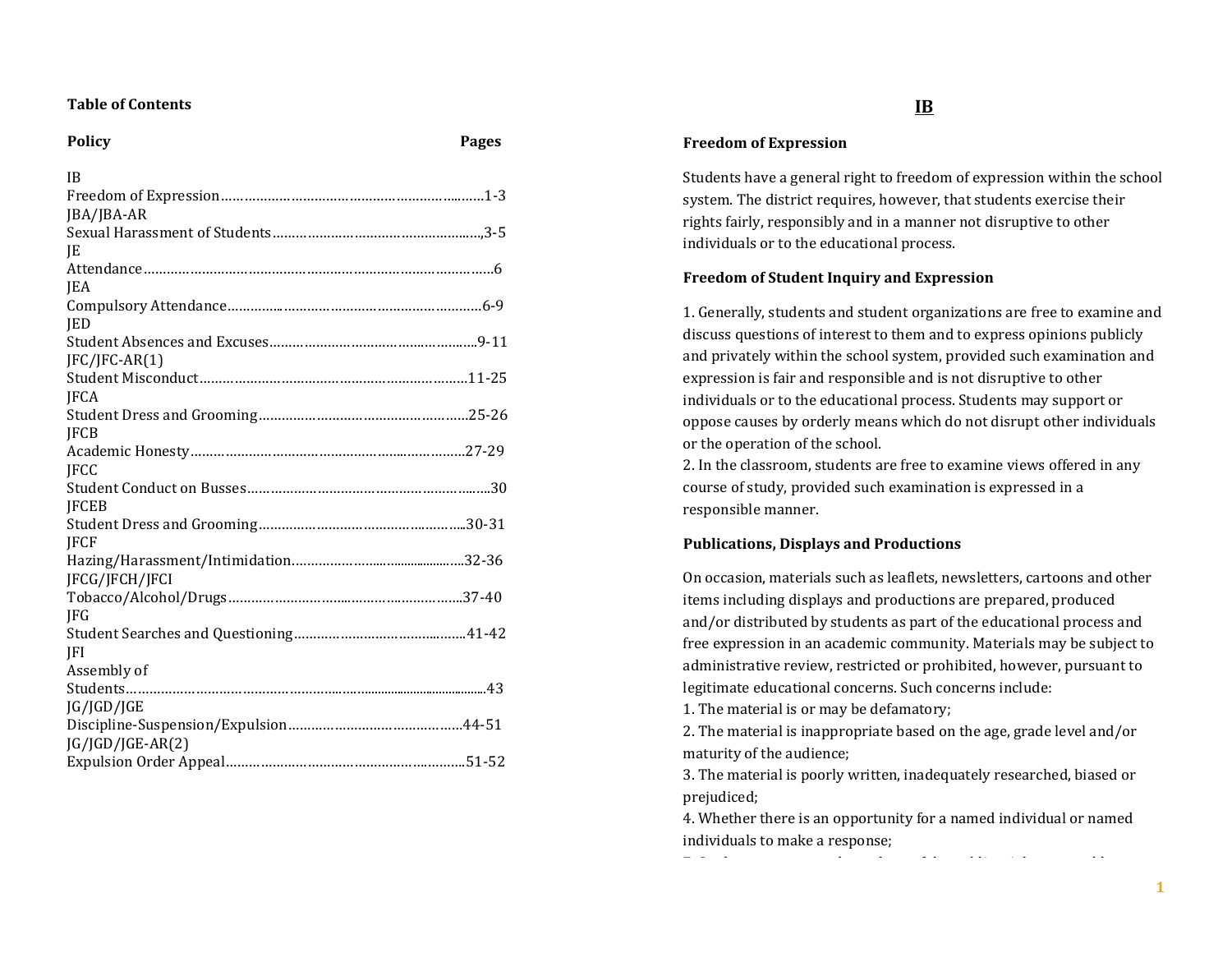5. Whether specific individuals may be identified even though the material does not use or give names;

6. The material is or may be otherwise generally disruptive to the school environment. Such disruption may occur, for example, if the material uses, advocates or condones the use of profane language or advocates or condones the commission of unlawful acts;

7. Students, parents and members of the public might reasonably perceive the materials to bear the sanction or approval of the districts.

# **High School Student Journalists**

Generally, high school student journalists have the right to exercise freedom of speech and of the press in school-sponsored media. School sponsored media means materials that are prepared, substantially written, published or broadcast by student journalists, that are distributed or generally made available, either free of charge or for a fee, to members of the student body and that are prepared under the direction of a student media adviser.

School-sponsored media does not include media intended for distribution or transmission solely in the classrooms in which they are produced.

School-sponsored media prepared by student journalists are subject to reasonable time, place and manner restrictions, pursuant to state and federal law. School-sponsored media cannot contain material that:

1. Is libelous or slanderous;

2. Is obscene, pervasively indecent or vulgar;

3. Is factually inaccurate or does not meet journalistic standards established for school-sponsored media;

4. Constitutes an unwarranted invasion of privacy;

- 5. Violates federal or state law; or
- 6. So incites students as to create a clear and present danger of:
- a. The commission of unlawful acts on or off school premises;
- b. The violation of district policies; or

 c. The material and substantial disruption of the orderly operation of the school. A school official will base a forecast of material and substantial disruption on specific facts, including past experience in the school and current events influencing student behavior, and not on undifferentiated fear or apprehension.

# **END OF POLICY**

# **JBA**

## **Sexual Harassment of Students**

The district is committed to maintaining a learning environment that is free of sexual harassment. Sexual harassment includes unwelcome sexual advances, request for sexual favors and other verbal or physical conduct of a sexual nature made by a member of the staff to a student or by a student to another student. Such conduct will bring about disciplinary action which may result in termination for an employee or expulsion for a student.

Any student who has knowledge of or feels he/she is a victim of sexual harassment should immediately report his/her concerns to the building principal or superintendent. Any employee who is aware of sexual harassment in a school setting is responsible for reporting such sexual harassment to the building principal or the superintendent.

Students are encouraged to file with the building principal or superintendent a formal complaint if they feel they are victims of sexual harassment. The principal or superintendent will promptly and thoroughly investigate all complaints. Allowing for a fair investigation, all such complaints or report will be treated in the strictest confidence. A copy of this policy and procedure for filing complaints shall be published in student, parent and staff handbooks.

#### **END OF POLICY**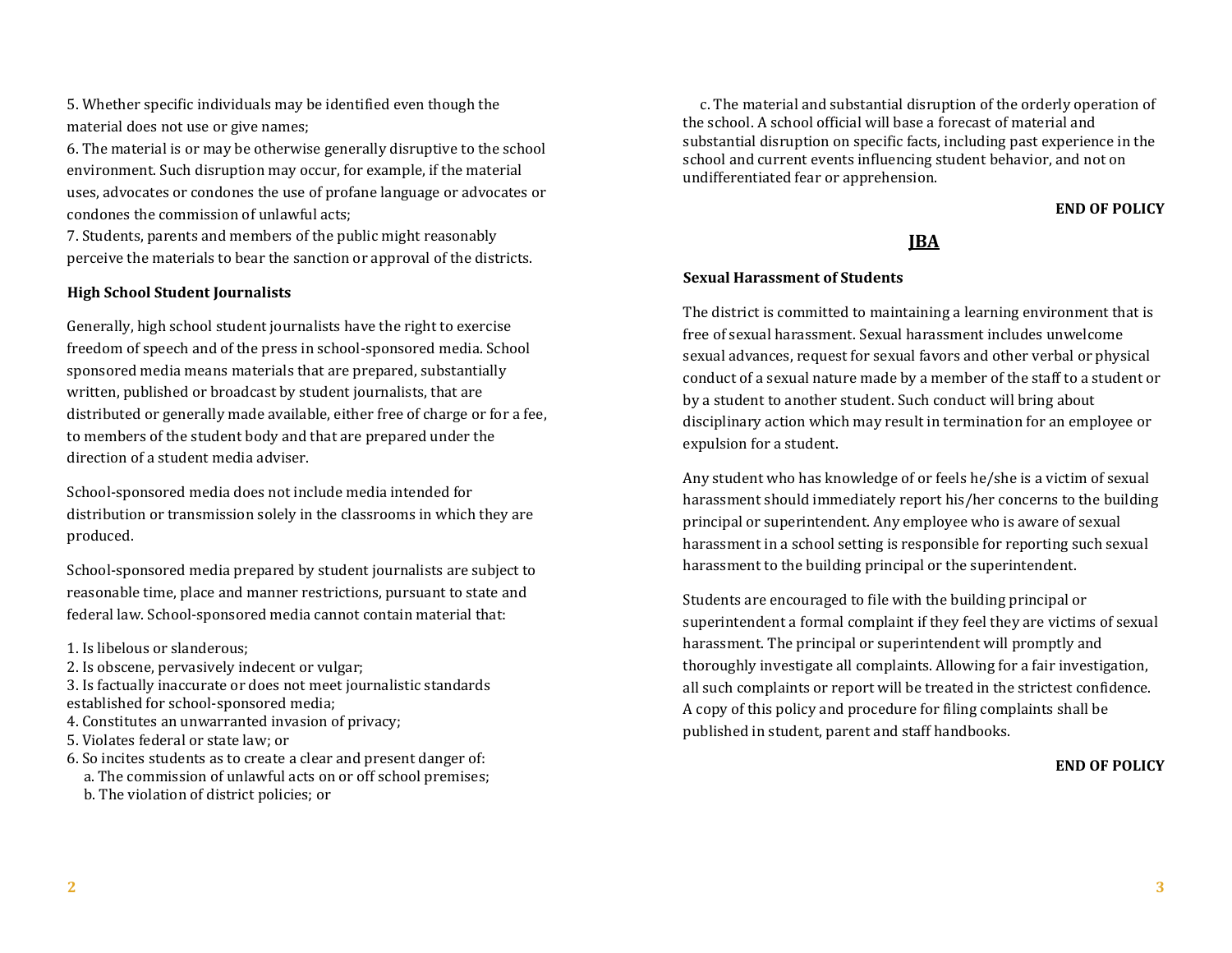# **JBA-AR**

## **Sexual Harassment of Students**

The following procedures shall be used for the reporting, investigating and resolving of complaints of student sexual harassment.

Any student who believes he/she has been subjected to sexual harassment should:

1. Immediately report the incident to the building principal;

2. If the alleged harasser is an administrator, then the student should report the incident to the superintendent;

3. The building principal or superintendent will investigate the complaint and respond to the complainant by scheduling a conference within five days whereby a written response shall be issued;

4. If this reply is not acceptable to the complainant, he/she may file a formal complaint according to the steps listed below.

- STEP 1: When a formal complaint is filed, a conference will be held with the complainant within five school days. The formal, written complaint should include:
	- 1. What, when and where the alleged incident happened;
	- 2. Who was involved;
	- 3. Exactly what was said or what the harasser did;
	- 4. Witnesses to the sexual harassment;

5. What the student said or did, either at the time or later;

6. How the student felt;

7. How the harasser responded. A written response will be given to the complainant within ten school days following the conference.

STEP 2: If the complainant is not satisfied with the decision of the building principal, he/she may submit a written appeal to the superintendent. The superintendent shall meet with all parties involved to discuss the complaint and will respond, in writing, to the complainant within ten school days.

 If the charge is against an administrator and the complainant is not satisfied with the decision of the superintendent, he/she may immediately appeal to the Board as set out in Step 3 below.

STEP 3: If the complainant is not satisfied with the decision of the superintendent, he/she may submit a written appeal to the Board. This appeal should be filed within five school days of receipt of the superintendent's decision.

> The Board will consider the appeal at its next regularly scheduled Board meeting. The Board will reply to the complaint, in writing, within ten school days.

STEP 4: If the complaint is not satisfactorily settled, an appeal may be made to the Regional Civil Rights Directors, U.S. Department of Education, Office for Civil Rights, Region X, 915 2nd Avenue, Room 3310, Seattle, Washington 98174- 1099.

> Allowing for a fair investigation, confidentiality will be maintained for all parties concerned and no reprisals or retaliation will be tolerated because of the good faith reporting of charges of sexual harassment.

> > **END OF POLICY**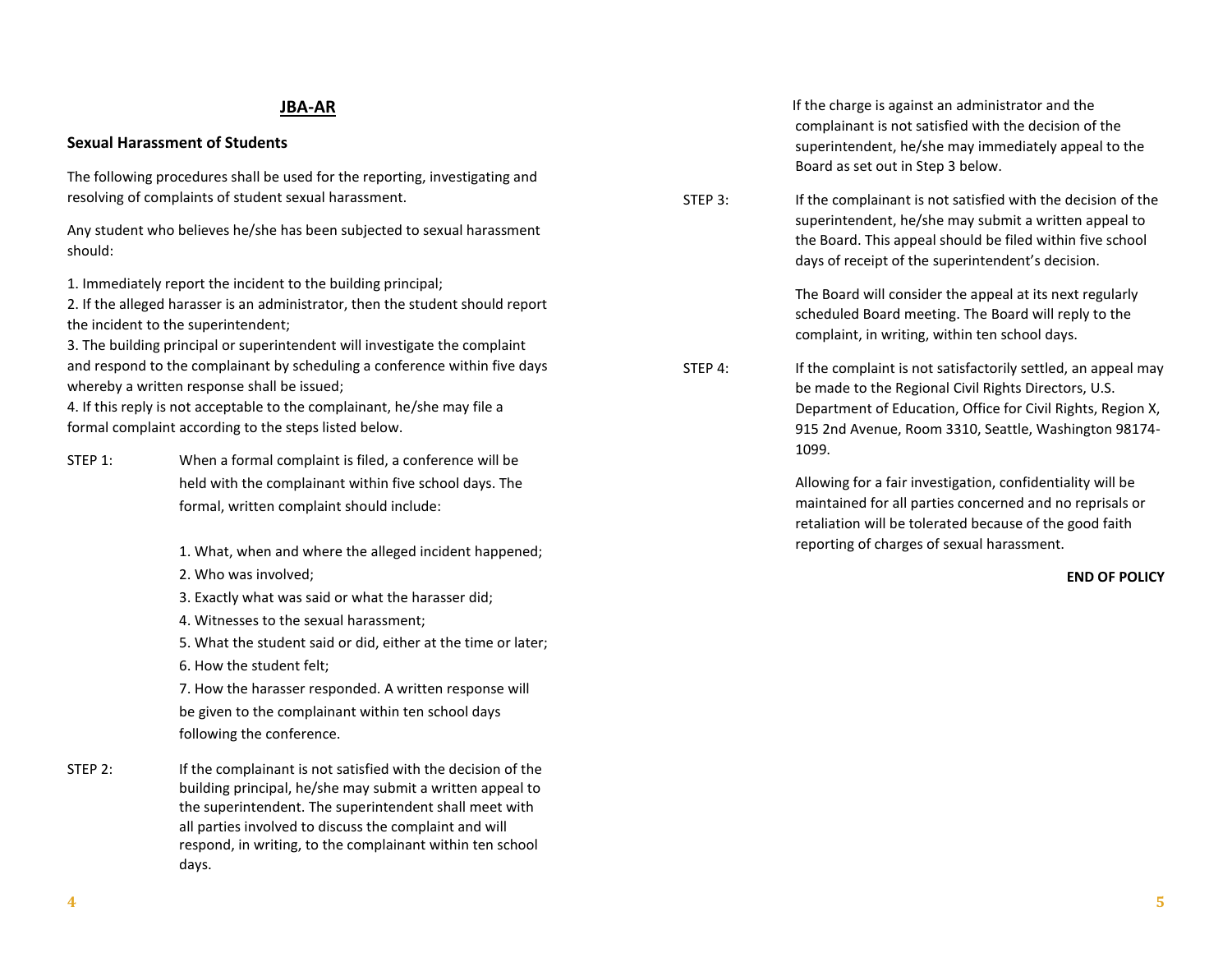#### **Attendance**

Goals of attendance requirements are to:

1. Contribute to the academic success of students;

2. Inform parents about their students' class attendance or non-attendance; 3. Place the responsibility for attendance in the hands of students and their parents;

4. Aid students in making decisions and accepting the responsibilities and consequences resulting from those decisions;

5. Stress that punctual and regular attendance is a learned function necessary in coping with life;

6. Help students and parents understand that irregular attendance is one of the prime factors associated with student failure and frustration with the schooling experience;

7. Meet Oregon graduation requirements. Each school shall notify parents/guardians by the end of the school day if their child has an unplanned absence. The notification will be either in person, by telephone or another method identified in writing by the parent/guardian. If the parent/guardian cannot be notified by the above methods, a message shall be left, if possible. The Board directs the superintendent to develop rules and regulations which meet these objectives and to publish those rules and regulations annually for students and their parents.

#### **END OF POLICY**

#### **JEA**

## **Compulsory Attendance\*\***

Except when exempt by Oregon law, all students between ages 6 and 18 who have not completed the 12th grade are required to regularly attend a public full-time school during the entire school term.

All students five years of age who have been enrolled in a public school are required to attend regularly while enrolled in the public school.

Persons having legal control of a student between the ages 6 and 18, who has not completed the 12th grade, are required to have the student attend and maintain the child in regular attendance during the school term. Persons having legal control of a student who is five years of age and has enrolled the child in a public school, are required to have the student attend and maintain the child in regular attendance during the school year.

Under the superintendent's direction and supervision, attendance supervisors shall monitor and report any violation of the compulsory attendance law to the superintendent or designee. Failure to send a student and to maintain a student in regular attendance is a Class C violation.

The district will develop procedures for issuing a citation.

A parent or guardian who is not supervising their student by requiring school attendance may also be in violation of Oregon Revised Statute (ORS) 163.577 (1)(c). Failing to supervise a child is a Class A violation.

In addition, under policy JHFDA: Suspension of Driving Privileges, the district may report students with 10 consecutive days un-excused absence or 15 cumulative days un-excused absences in a single semester to the Oregon Department of Transportation.

#### **Exemptions from Compulsory School Attendance**

In the following cases, students shall not be required to attend public schools full time:

1. Students being taught in a private or parochial school in courses of study usually taught in Kindergarten through grade 12 in the public schools and in attendance for a period equivalent to that required of students attending public schools;

2. Students proving to the Board's satisfaction that they have acquired equivalent knowledge to that acquired in the courses of study taught in kindergarten through grade 12 in the public schools

3. Students being taught by a private teacher the courses of study usually taught in kindergarten through grade 12 in the public school for a period equivalent to that required of students attending public schools;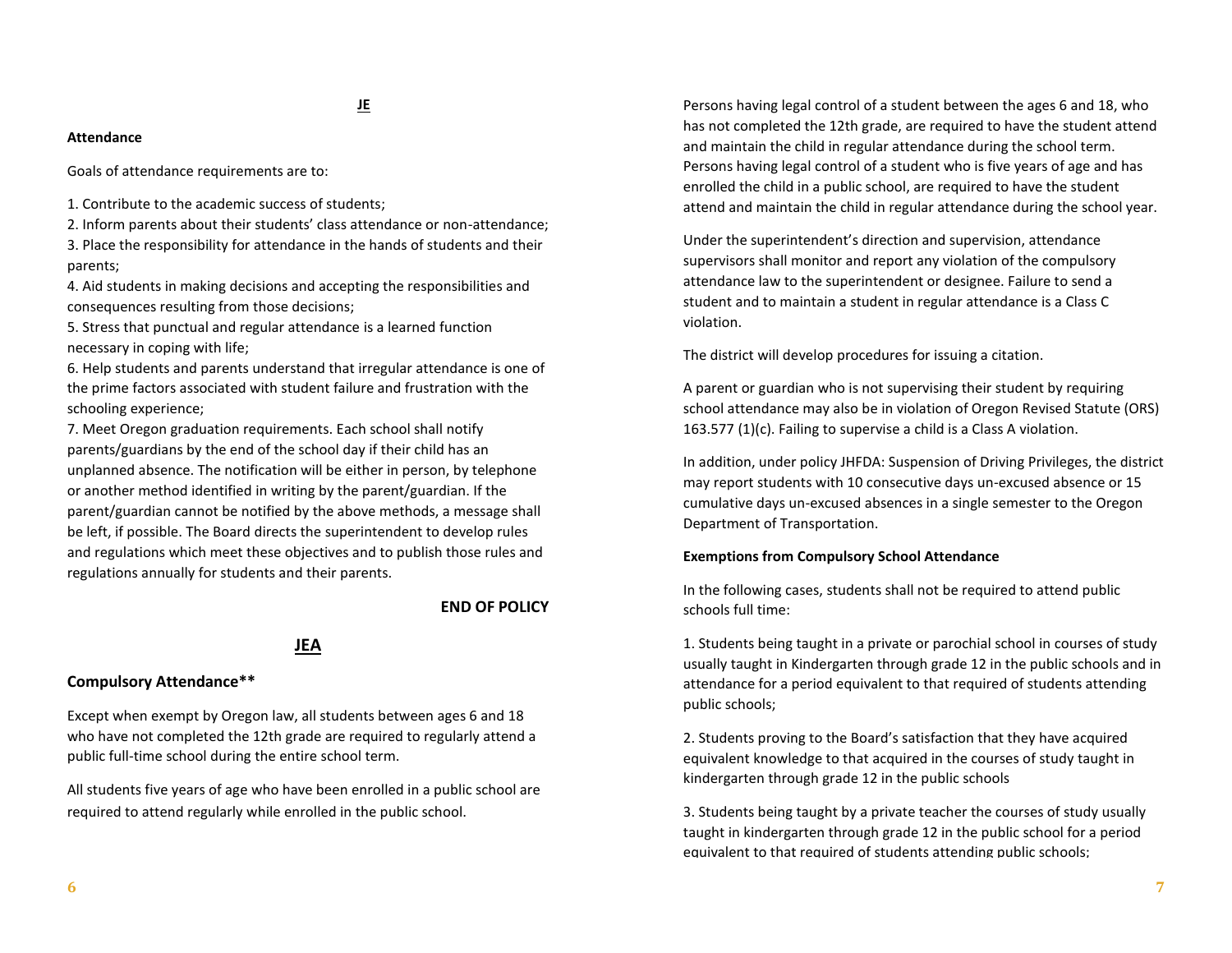4. Students being educated in the home by a parent:

- a. When a student is taught or is withdrawn from a public school to be taught by a parent or private teacher, the parent or teacher must notify the Douglas Education Service District (ESD) in writing within 10 days of such occurrence. In addition, when a home-schooled student moves to a new ESD, the parent shall notify the new ESD in writing, within 10 days, of the intent to continue home schooling. The ESD superintendent shall acknowledge receipt of any notification in writing within 90 days of receipt of the notification. The ESD is to notify, at least annually, school districts of home-schooled students who reside in their district;
- b. Each student being taught by a parent or private teacher shall be examined no later than August 15, following grades 3, 5, 8 and 10: (1) If the student was withdrawn from public school, the first examination shall be administered at least 18 months after the date the student withdrew; (2) If the student never attended public or private school, the first examination shall be administered prior to the end of grade 3; (3) Procedures for home-schooled students with disabilities are set out in Oregon Administrative Rule (OAR) 581-021-0029.
- c. Examinations testing each student shall be from the list of approved examinations from the State Board of Education;
- d. The examination must be administered by a neutral individual qualified to administer tests on the approved list provided by the Oregon Department of Education;
- e. The person administering the examination shall score the examination and report the results to the parent. Upon request of the ESD superintendent, the parent shall submit the results of the examination to the ESD;
- f. All costs for the test instrument, administration and scoring are the responsibility of the parent;
- g. In the event the ESD superintendent finds that the student is not showing satisfactory educational progress, the ESD superintendent shall provide the parent with a written statement of the reasons for the finding, based on the test results and shall follow the guidelines in Oregon Revised Statutes and Oregon Administrative Rules.

5. Students excluded from attendance as provided by law;

6. An exemption may be granted to the parent of any student 16 or 17 years of age who is lawfully employed full time, lawfully employed parttime and enrolled in school, a community college or other state registered alternative education program as defined in ORS 336.615.

7. An exemption may be granted to any child who is an emancipated minor or who has initiated the procedure for emancipation under ORS 419B.550 to 419B.558.

**END OF POLICY**

**JED**

#### **Student Absences and Excuses**

The Board considers regular school attendance essential for educational success. Truancy and excessive absenteeism are disruptive to the goal of educational success. All students are expected to attend school as required by law and by Board policy.

With these beliefs in mind, the superintendent will develop appropriate attendance procedures that foster a partnership with parents to develop positive attendance habits. It is in the student's best educational interests to identify truancy problems early, to articulate responsibilities, to provide related counseling services and to initiate appropriate consequences.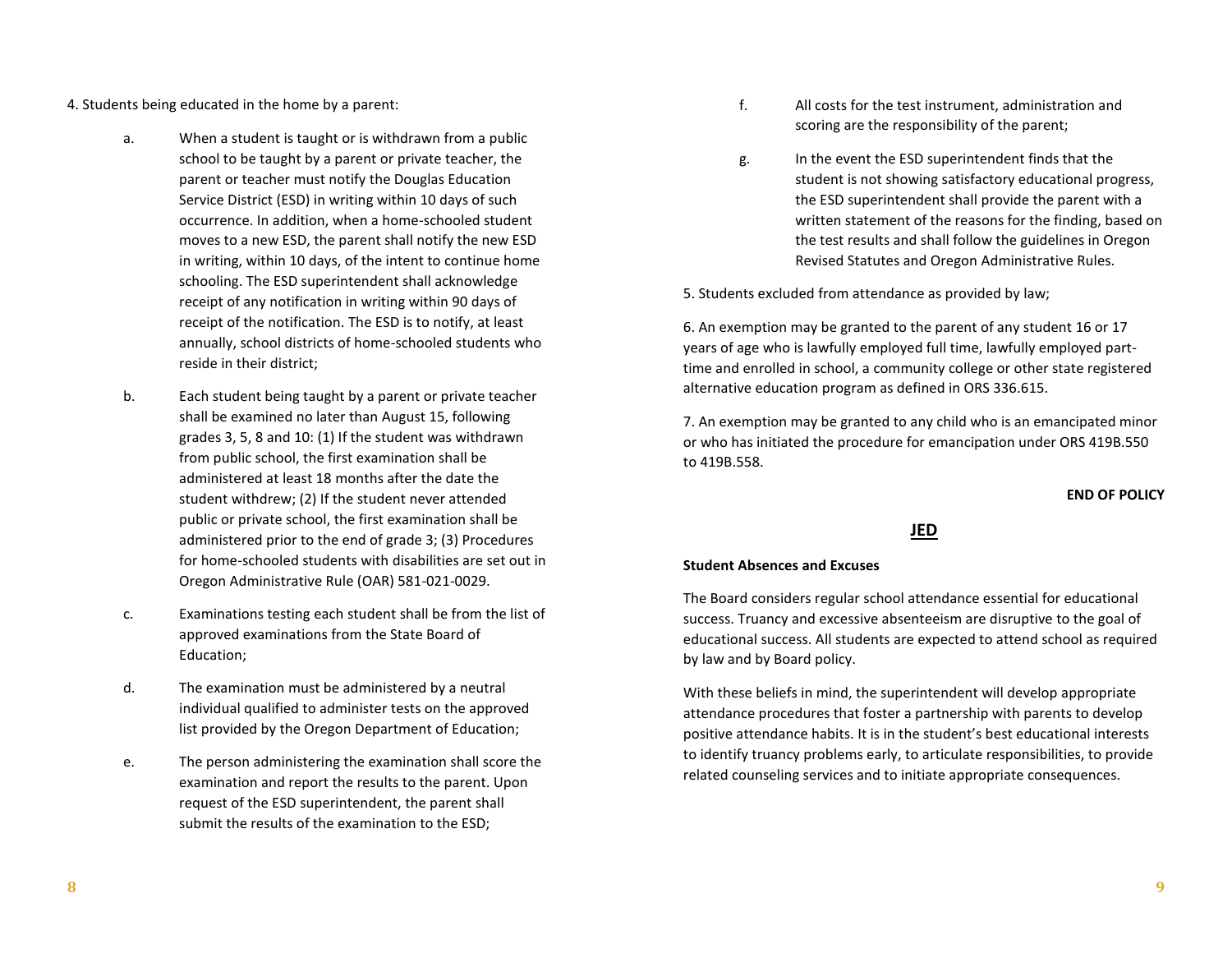For the purpose of safety and accounting for all absences, parents will be responsible for reporting student absences and the reason(s) for such absence. The school principal or designee will be responsible for assessing and acting upon parental requests for excused absences.

The principal or designee has the authority to excuse students for absences due to illness of the student, illness in the family, emergencies or for purposes of religious instruction as described in policy JEFB, Release Time for Religious Instruction. Students may also be excused for other reasons deemed appropriate by the principal/designee or Board when satisfactory arrangements have been made in advance.

Students may be excused on a limited basis from a particular, pre-planned classroom activity or from a selected portion of the established curriculum on the basis of personal, religious or ethnic considerations.

Students may be excused on a limited basis from attending class due to schedule conflicts related to cocurricular or extracurricular activities as determined by the principal or designee.

Students may be excused on a limited basis from attending class due to schedule conflicts related to cocurricular or extracurricular activities as determined by the principal or designee.

A student whose absence is excused must still fulfill the school's requirements. Missed assignments must be completed for full credit within 5 school days after the return of the student with the exception of predetermined tests or assignments which will be due either immediately upon the return of the student or by instructor authorized time extensions or completion.

Assignments/Tests not completed as stated will be given no credit. At the discretion of the instructor, missed assignments may be waived or modified without penalty.

A student whose absence is unexcused will receive no credit for assignments not completed. However, at the discretion of the principal and by mutual agreement of the student (and when appropriate, the counselor), the student will be given an opportunity to receive credit for work missed that will include attendance intervention strategies.

Such exception will only be made for two unexcused absences.

Additionally, the superintendent will develop procedures whereby those students who are considered truant may be subject to the following penalties: detention, suspension, expulsion and/or ineligibility to participate in athletics or other activities. In addition, the student's parents or guardian may receive a truancy citation.

Each school shall notify parents/guardians by the end of the school day if their child has an unplanned absence. The notification will be either in person, by telephone, or another method identified in writing by the parent/guardian. If the parent/guardian cannot be notified by the above methods, a message shall be left, if possible.

**END OF POLICY**



#### **STUDENT BEHAVIOR STANDARDS AND EXPECTATIONS**

The Board expects student conduct to contribute to a productive learning climate. Students shall comply with the district's written rules, pursue the prescribed course of study, submit to the lawful authority of teachers and school officials and conduct themselves in an orderly manner at school during the school day or during school-sponsored activities. This conduct applies to students en route to and from school and district sponsored activities.

Careful attention shall be given to procedures and methods whereby fairness and consistency without bias in discipline shall be assured each student.

The objectives of disciplining any student must be to help the student develop a positive attitude toward self-discipline, realize the responsibility of one's actions and maintain a productive learning environment. All staff members have responsibility for consistency in establishing and maintaining an appropriate behavioral atmosphere.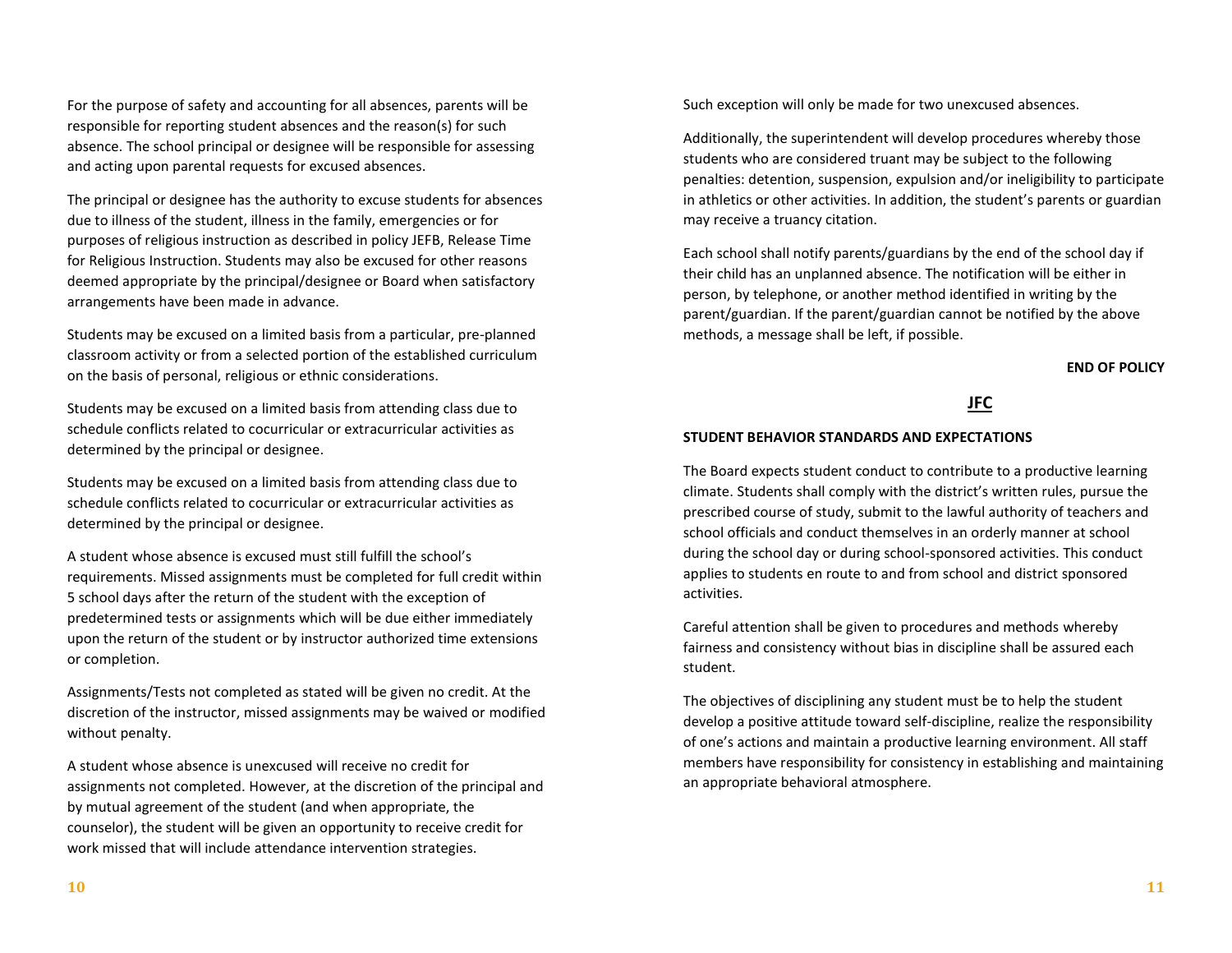Discipline procedures that are age appropriate and to the extent practicable use approaches that are shown through research to be effective, related to the classification of the offense and to the particular facts of the student's misconduct, shall be used by district personnel to correct behavioral problems, while supporting students' attendance to school and classes. Examples include, but are not limited to, reprimands, conferences, detention, fines for damage or loss of district property, loss of privileges including bus riding and suspension.

Students may be suspended in cases of serious infractions or repeated failure to comply with Board policy, administration regulation, school or classroom rules. Students may be expelled for any of the following circumstances: a) when a student's conduct poses a threat to the health or safety of students or employees; b) when other strategies to change the student's behavior have been ineffective; or c) when required by law. Restitution may be sought for willful damage to district property. Additionally, a student's driving privileges, or the right to apply for driving privileges, may be suspended for violations of ORS 339.254 and 339.257 as provided by Board policy JHFDA – Suspension of Driving Privileges. A referral to law enforcement may also be made for violations of the law.

#### **BEHAVIOR INFRACTIONS**

#### **Disrespect**

Students will show respect and courtesy toward each other and adults.

Reasonable requests by teachers, administrators, paid aides, volunteer aides, student aides, custodians, bus drivers, cooks, secretaries, etc., will be obeyed. Misconduct that disrupts and/or shows disrespect for the orderly operations of classroom learning environment will not be tolerated.

#### **Failure to Report Serious Misconduct or the Threat of Serious Misconduct**

Students are expected to immediately inform school personnel of serious misconduct by other students or potential threats to the safety of other students or staff. "Serious misconduct" means behavior that has resulted in or poses a credible threat to the safety, security or wellbeing of students, staff or school property.

#### **Inappropriate Displays of Affection**

While on school property, or in a vehicle operated by the District, or attending a school related event, students shall not engage in displays of affection that disrupt the educational process or the viewing of which make most students, staff or the public feel uncomfortable. "Inappropriate displays of affection" are public, physical exchanges between students that are overly sexualized. Occasional holding of hands, brief kissing or hugging are not typically considered inappropriate.

#### **Leaving School Grounds**

No student is to leave at any time, for any reason, with the following exceptions: (1) a specific need verified by parent and approved by the administrator; (2) students who have parent- and school-approved workrelease privilege; (3) students who have written parent permission on file with the building administrator.

Students who leave school grounds for any reason other than the above exceptions are considered truant. (See Truancy)

#### **Prohibited Recordings**

Students are prohibited from making any visual or auditory recordings of conduct or activity on school premises or at a school-related activity which violates a school policy if the recording is made with intent to promote, encourage or facilitate such conduct or activity. Dissemination or publication of a prohibited recording with intent to disrupt or prevent a safe and positive educational environment will be treated as a violation of the District's cyberbullying portion of this policy.

#### **Trespassing**

Students who have been suspended, expelled or otherwise restricted from school or persons of school age who are not otherwise permitted to be on school property or at a school event shall not come upon or remain on school property or at a school related event when ordered to leave by school personnel.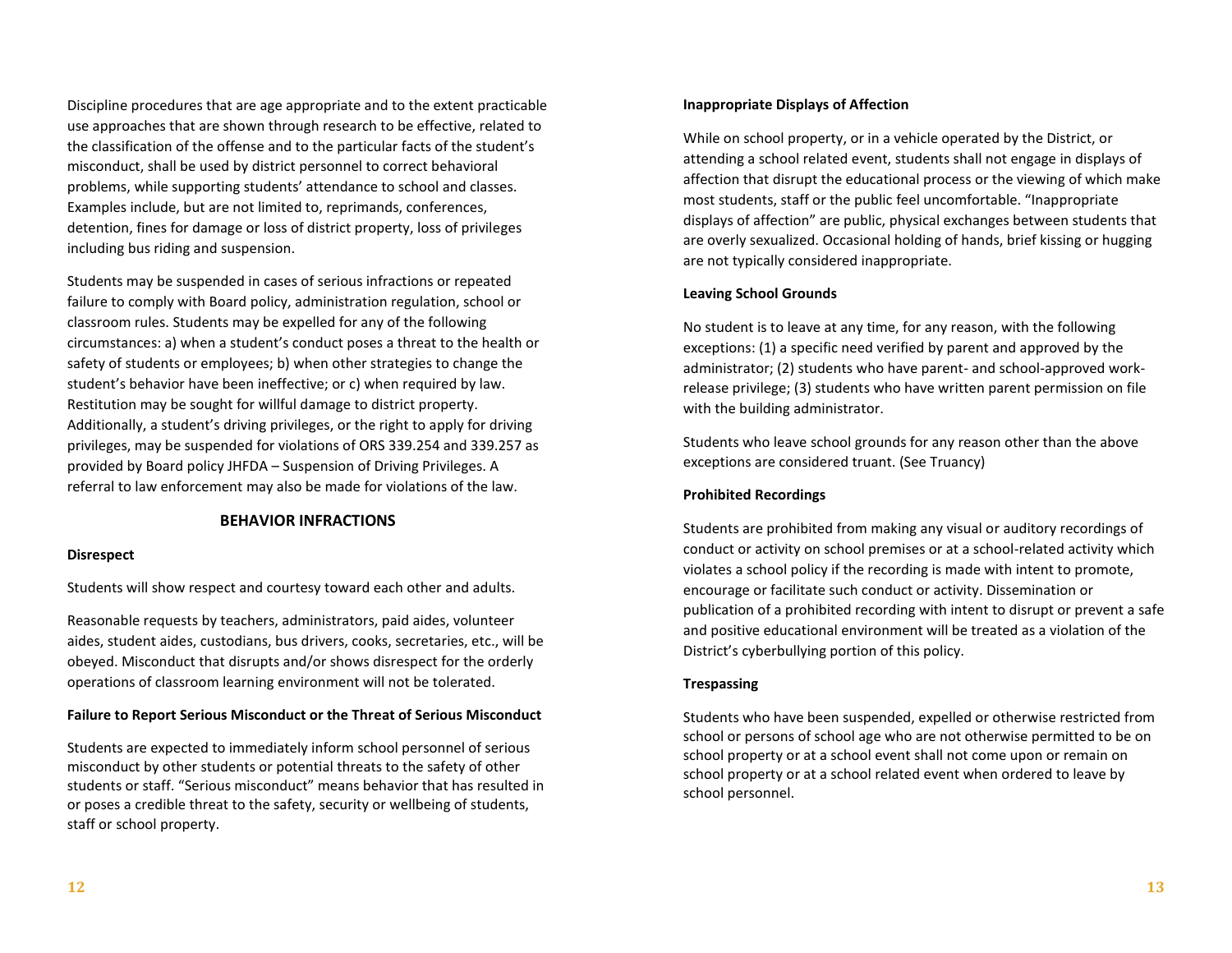#### **Truancy**

Truancy is defined as absence from school without permission.

The district believes irregular attendance is one of the factors associated with student failure and frustration with the school experience. A fundamental purpose for insisting on punctual, regular school attendance is to help each student develop habits of responsibility.

#### **Use of Obscene/Vulgar Language, Gestures or Images**

Students shall not use, produce, or broadcast obscene or vulgar language, gestures or images at school or at a school related event. When obscene or vulgar language is spoken or broadcast or obscene or vulgar gestures are used, produced or broadcast, the staff member hearing or observing the obscenity or vulgarity will confer with the student and take appropriate disciplinary action. If the staff member is not the individual student's classroom teacher, he/she will inform the classroom teacher or the appropriate administrator of the incident and the action taken. This should occur as soon as practical after the incident.

#### **Penalties**

Student behavior infractions may result in reprimand, conference, behavior contracts, detention, loss of privileges and other building level interventions as appropriate. A school official may impose additional or enhanced disciplinary action for repeat behaviors.

#### **Procedures for Student Violations**

1. If the reported incident involves any of the violations listed as behavior infractions, the infraction will be immediately addressed by the staff member who observes the violation.

2. The intervention should be commensurate with the degree of the violation and any pattern of misbehavior.

3. It is likely that low level, infrequent and unintentional violations may be addressed quickly by the staff member who observes the misconduct without involving others or even making a record of the infraction.

4. If the reported incident is unusually disruptive, recurring or intentional, such infractions may best be resolved by referral to the building administration.

5. Whenever such infractions are referred to the building administrator, a record of the incident shall be made and the administrator shall notify the student's parents as soon as is practicable.

# **NON-VIOLENT MISCONDUCT**

The district is dedicated to providing a safe environment for students, parents, staff and the public. To this end, the following conduct is prohibited at any time during school hours or during school-related activities on or off school grounds.

#### **Damaging or Destroying School Property or the Property of Others**

A student present on district property, engaged in a school-related activity or attending a school related activity is prohibited from intentionally or recklessly damaging or destroying school property. Any person who damages or destroys school property will be asked to pay the cost of replacement or restoration of the damaged property in addition to being subjected to appropriate disciplinary actions and legal proceedings. Parents or guardians of a minor student who damages or destroys school property or the property of a student or school employee is liable for all costs associated with repairing or replacing the damaged or destroyed property.

#### **Slander and Libel**

Students may not slander or libel other students or school staff. "Slander" is the verbal communication of a falsehood from one person to one or more other persons. "Libel" is the written or electronic publication of a falsehood from one person to one or more other persons.

#### **Theft/Criminal Mischief**

A student present on district property, engaged in a school-related activity or attending a school-related activity is prohibited from exercising control over the property of any other person or damaging the property of any other person or the school without the consent of the owner of such property. **15**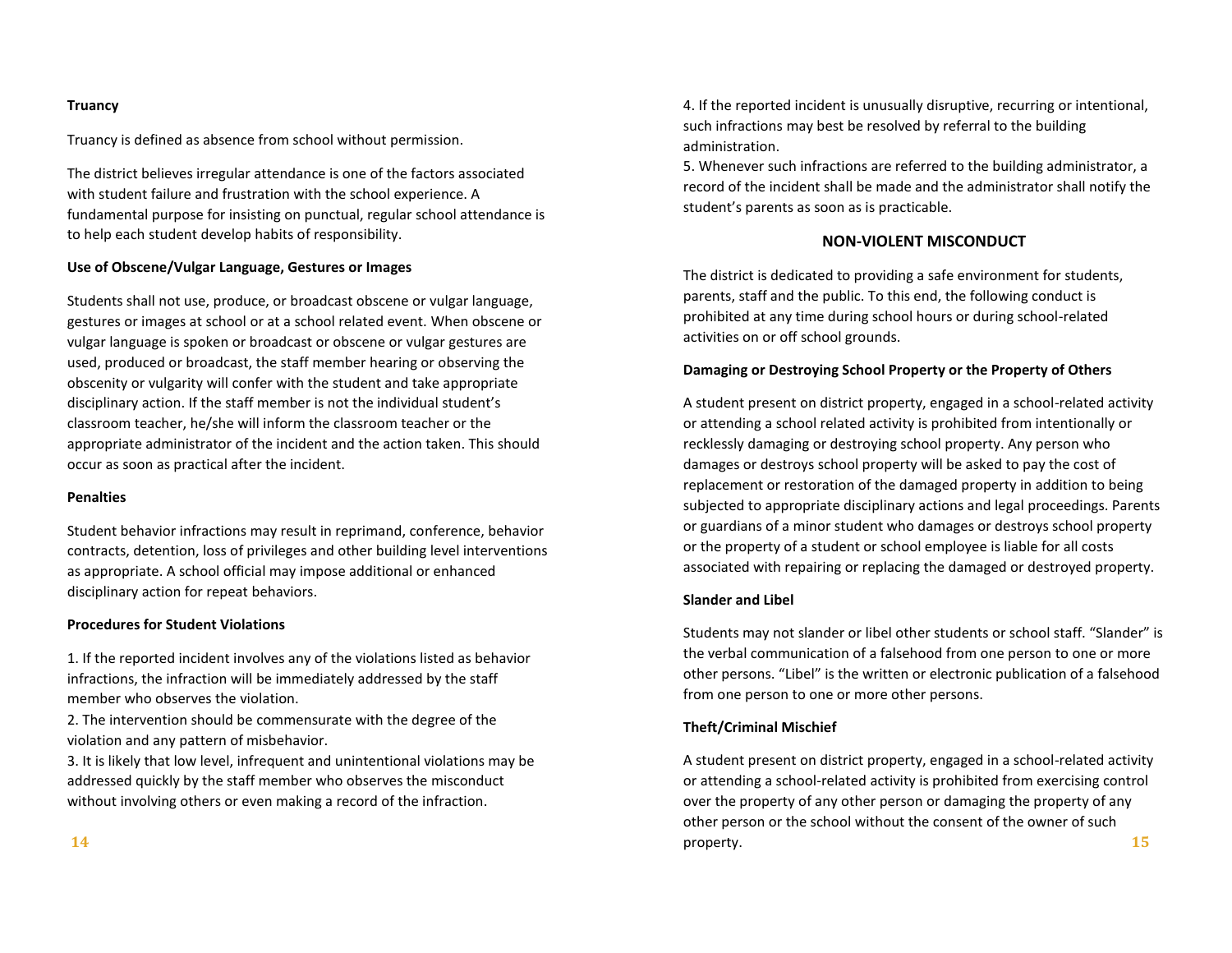## **Unjustified Interference with School Authorities**

Students shall not willfully disobey, defy, intimidate or threaten a school employee or use or threaten to use force or violence against a school employee during the employee's performance of his or her duties.

## **Vandalism/Graffiti**

Students are prohibited from vandalizing or defacing school property or the property of another student or school employee with unwelcome words, symbols or artwork. Vandalism is the act of damaging property. The parent or guardian of a student is liable for the cost to repair or replace property damaged by vandalism or graffiti if the student is a minor.

## **Penalties**

Any student who engages in any of the prohibited conduct outlined above will be subject to the following:

1. Criminal or juvenile action if the violation is such that it warrants a referral to the appropriate agency;

2. Ejection from and/or banishment from school property or the area where a school-related activity is being conducted;

3. A school official may impose additional or enhanced disciplinary action for repeat behaviors.

4. Disciplinary action up to and including expulsion from school.

#### **Procedures for Non-Violent Offenses**

1. The staff member who observes the offense will immediately intervene and address the infraction.

2. Intervention should be commensurate with the degree of the violation and the history of misbehavior.

3. The staff member will report the offense to the building administrator if appropriate.

4. If the infraction is reported to the building administrator, he/she shall impose sanction up to 10 days suspension.

5. In cases involving an actual and credible risk of injury or which are otherwise aggravated or recurring, the administrator may refer for expulsion.

#### **VIOLENT MISCONDUCT**

The district is dedicated to providing a safe environment for students, parents, staff and the public. To this end, the following conduct is prohibited at any time during school hours or during school-related activities on or off school grounds.

**Arson** - "Arson" is the intentional use of fire to damage or attempt to damage property of a student's or the school. Setting off or reporting false fire alarms is also grounds for disciplinary action.

**Assault** - A student present on school property, engaged in a school-related activity or attending a school-related activity is prohibited from fighting with or assaulting any other person.

1. "Assault" is defined as intentional, unauthorized physical contact with another person which causes physical, mental or emotional injury or would reasonably be expected to cause such an injury. "Physical injury" is defined as meaning impairment of physical condition or substantial pain.

Assault does not include physical pain or discomfort resulting from or caused by:

- a. Training for or participation in athletic competition voluntarily engaged in by a student;
- b. Recreational activity voluntarily engaged in by a student;
- c. Physical exertion shared by all students in a teacher directed class activity which may include, but is not limited to, physical education exercises, field trips or vocational education projects; or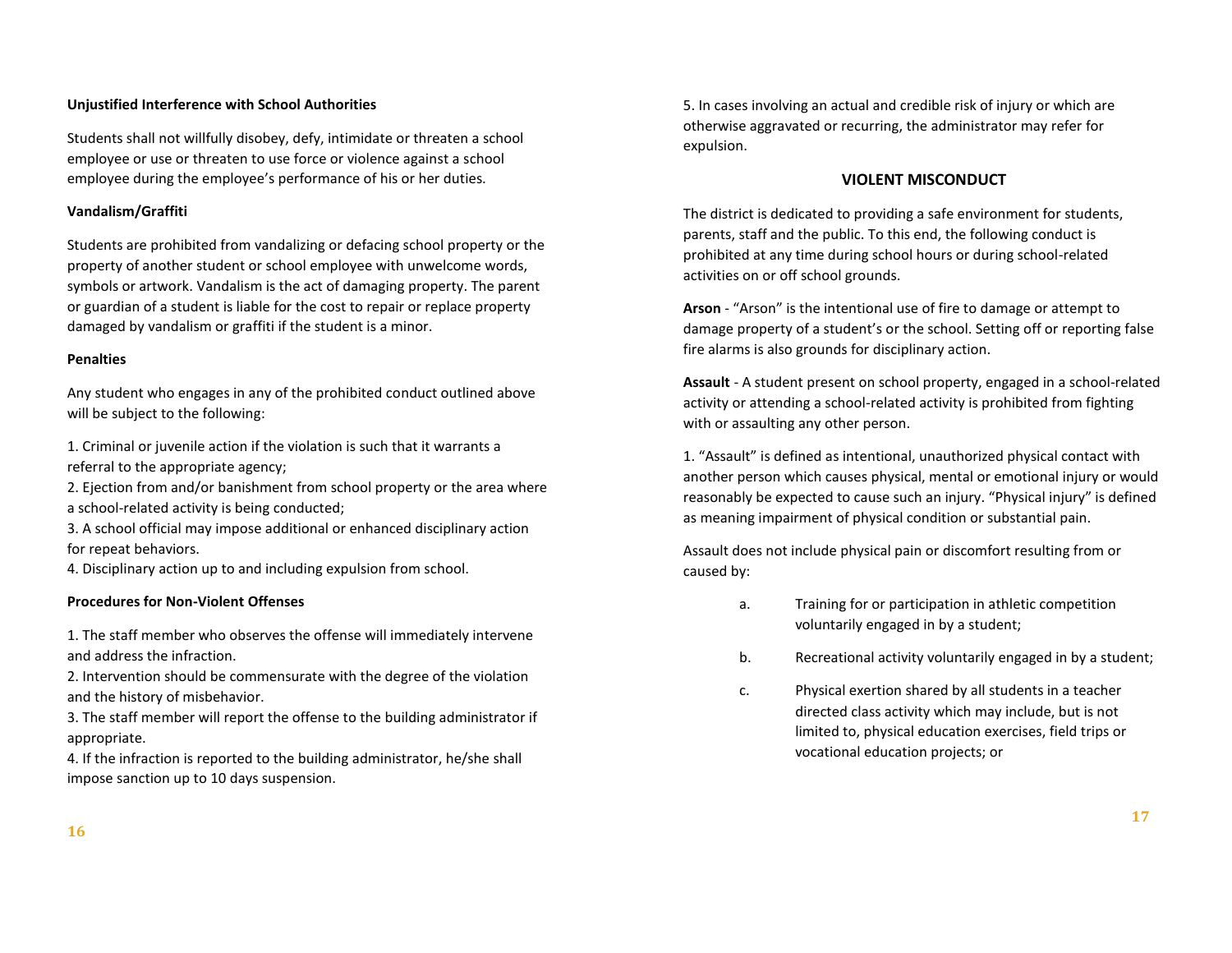d. Physical restraint or the use of aversive techniques as part of a behavior management program in a student's individual education program which has been signed by a parent and is carried out according to district procedure and policy.

2. A person may use physical restraint on another when and to the extent that is necessary to defend the student or another person from the imminent unlawful physical force or from imminent danger.

**Disruptive or Unsafe Behavior** - A student present on school property, engaged in a school-related activity or attending a school-related activity is prohibited from engaging in disruptive, unsafe or abusive conduct that deprives other students of the opportunity to learn or participate in a school related activity or interferes with the instructional program in the classroom. Such behavior includes but is not limited to:

- 1. Engaging in violent or threatening behavior;
- 2. Disturbing a classroom or school activity;

3. Initiating or circulating a report, knowing it to be false, concerning an alleged or impending fire, explosion, crime, catastrophe or other emergency; or

4. Intentionally creating a hazardous or physically offensive condition.

## **Explosive Devices or Materials**

The use or threatened use, possession or sale of explosive devices or materials or look-alike explosive devices on school grounds or at a school related activity is prohibited. "Explosive devices" means any device or inert facsimile of such a device that has an explosive, incendiary or poison gas component. Explosive materials are substances that are capable of producing an explosive, incendiary or poisonous gas reaction.

## **Fighting**

"Fighting" means mutual participation in any form of physical altercation or acts of person-to-person aggression. "Mutual participation" includes inciting or encouraging others to fight or watching others who are fighting. Students are prohibited from fighting on or near school grounds in school vehicles or at a school related event.

**Gang Activities** - A "gang" is defined as a group that identifies itself through the use of a name, unique appearance or language including hand signs, claiming of geographical territory or the espousing of a distinctive belief system that frequently results in criminal activity. Gangs or organizations which initiate, advocate or promote activities threatening the safety or well-being of persons or property on school grounds or disturbing the school environment are harmful to the educational process. Such acts are contrary to a productive climate and educational objectives and create an atmosphere where unlawful acts or violations of school regulations may occur. It shall therefore be the policy of the district to prohibit the following activities:

1. Wearing, possessing, using, distributing, displaying or selling any clothing, jewelry, emblem, badge, symbol, sign or other things which are evidence of membership or affiliation in an illegal gang or group involved in illegal activities;

2. Use speech or commit any act or omission in furtherance of the interest of any gang or gang activity;

3. Participation incidents involving initiations, hazing, intimidations and/or related activities of such group affiliations which are likely to cause bodily danger, physical or mental harm to students or employees.

**Potentially Harmful Object/Device Possessions** - No student shall bring to school or possess on school grounds or at a school activity any device, instrument, material, substance or animal which is determined by the proper school authority to create an unreasonable risk to the safety or security of the student, of other persons, or of the property of the school, of school employees, of students, or of other persons.

Any school employee shall take control of any such device, instrument, material, substance or animal and deliver it to the principal and the principal shall, as is reasonable, take steps to make it safe or return it to the student after school hours or return it to the student's parent or destroy it or otherwise dispose of it.

The principal may allow a device, instrument, material, substance or animal which would otherwise fall within this policy to remain on school premises if there is a legitimate educational purpose for the object's presence, and if appropriate, safeguards are taken.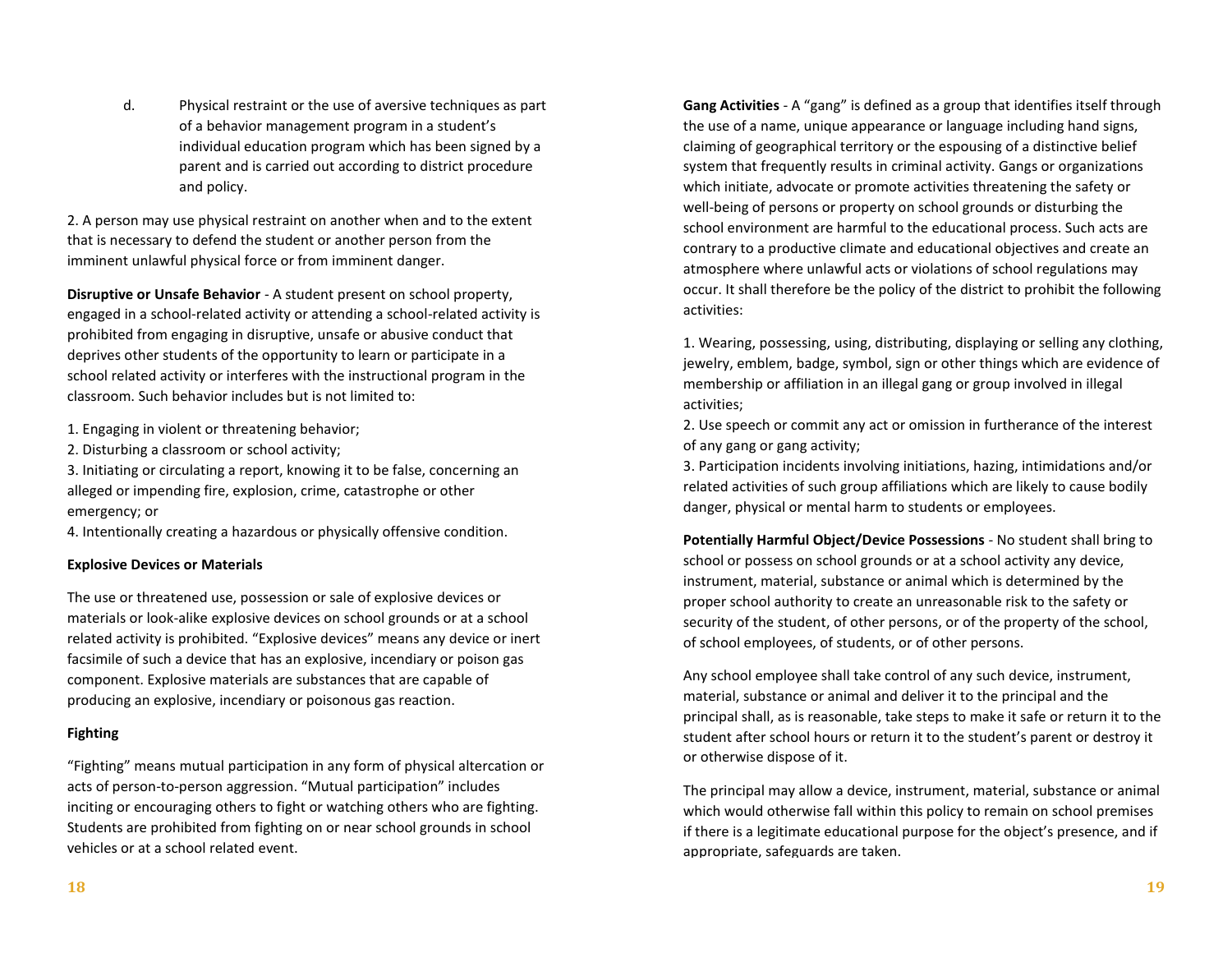If an object or device in a student's possession qualifies as a dangerous weapon or deadly weapon or firearm, then it shall be dealt with as a deadly/dangerous weapons violation.

Knives, which do not meet strict definition requirements of "weapon", including pocketknives, will usually be treated as potentially harmful possessions under this policy, and may result in expulsion from school depending on the degree of the credible threat.

Illegal items or other possessions reasonably determined by the proper school authorities to be a threat to the safety or security of the possessor or others may be seized by school officials in accordance with the school district's property confiscation procedures. Items, which may be used to disrupt or interfere with the educational process, shall be temporarily removed from the student's possession. (See JFG, Student Searches and Questioning)

#### **Reckless Endangering**

Students are prohibited from engaging in conduct while at school or in a vehicle operated by the District or at a school related activity which creates a substantial risk of physical, mental or emotional injury to themselves or others or school property.

#### **Penalties**

Any person who engages in any of the prohibited conduct outlined above will be subject to the following:

1. Criminal or juvenile action if the violation is such that it warrants a referral to the appropriate agency;

2. Ejection from and/or banishment from school property or the area where a school-related activity is being conducted;

3. A school official may impose additional or enhanced disciplinary action for repeat behavior.

4. Disciplinary action up to and including expulsion from school.

## **Procedures for Violent Offenses**

1. If the reported incident involves any of the violations listed above, the infraction will be immediately referred to the building administration. 2. The consequence should be commensurate with the degree of the violation and the history of misbehavior.

3. In cases not falling under Deadly/Dangerous Weapons, the building administrator shall impose sanctions up to 10 days suspension.

4. In cases involving an actual and credible risk of injury or which are otherwise aggravated or recurring, the administrator may refer for expulsion.

## **FIREARMS AND DEADLY WEAPONS**

The district prohibits any student present on school property, engaged in a school-related activity or attending a school-related activity from bringing, possessing, concealing, using or threatening to use a weapon.

Weapons under the control of law enforcement personnel are permitted. The superintendent may authorize other persons to possess weapons for courses, programs and activities approved by the district and conducted on district property.

A weapon, or replica of a weapon, found on school property or at schoolrelated activities shall be confiscated and the incident reported to local law enforcement agencies. The superintendent shall prepare a procedure for confiscating, forfeiting and disposing of any weapons found on school property or at school-related activities.

A "weapon" means a firearm, destructive device, dangerous weapon or deadly weapon as those terms are defined in the Oregon Criminal Code, as amended.

"Possession" means a conscious awareness of the ability to control the object.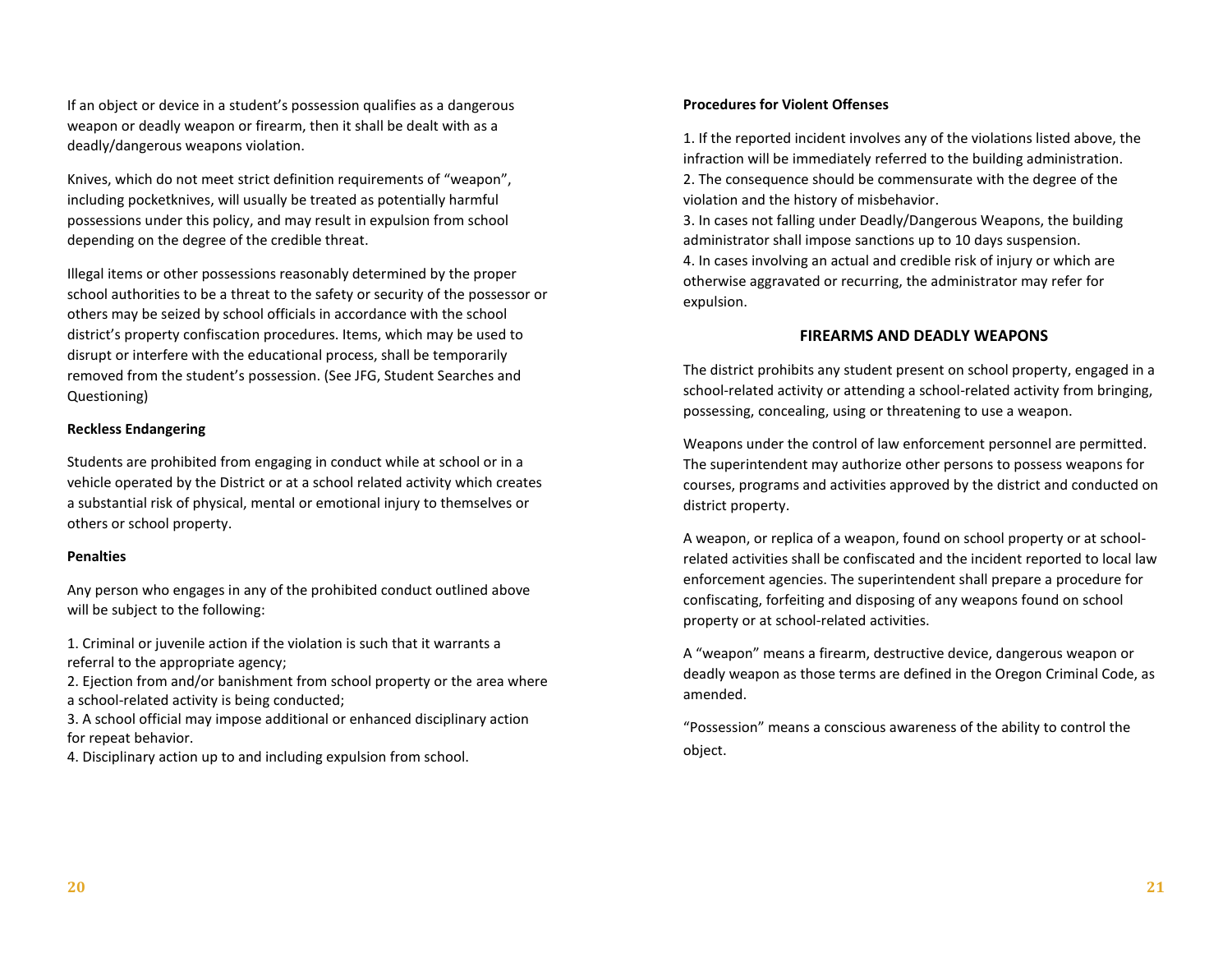#### **Penalties**

The following penalties may apply when any person is accused of violating the weapons policy:

1. Forfeiture of any firearm, dangerous weapon or deadly weapon found on school property or at a school-related function;

2. Criminal or juvenile action if the violation is such that it warrants a referral to the appropriate agency;

3. Ejection from and/or banishment from school property or the area where a school- related activity is being conducted;

4. Disciplinary action up to and including expulsion for a period of at least one year.

#### **Procedures for Student Violations**

1. In accordance with Oregon law, any employee who has reasonable cause to believe a student or other person has, within the previous 120 days, unlawfully been in possession of a firearm or destructive device as defined by this policy, shall immediately report such violation to an administrator, his/her designee or law enforcement. Employees who report directly to law enforcement shall also immediately inform an administrator.

Administrators shall promptly notify the appropriate law enforcement agency of staff reports received and at any other time there is reasonable cause to believe violations have occurred or that a student has been expelled for bringing, possessing, concealing or using a dangerous or deadly weapon, firearm or destructive device. Parents will be notified of all conduct by their student that violates this policy.

2. If the reported incident involves possessing, bringing, concealing or using a weapon on school property or during a school-related activity, the student shall be immediately suspended from school for a period of up to five days during which a designated administrator shall conduct an investigation of the incident.

3. If the administrator finds no violation of school policy, the suspension shall end immediately and the student allowed to return to school. If, after completing the investigation, the administrator has reason to believe that the student possessed, brought or concealed a firearm or deadly weapon or used a dangerous weapon with the intent to cause or threaten to cause physical injury, the suspension shall continue while the administrator initiates expulsion proceedings.

4. Students found to have brought, possessed, concealed or used a firearm in violation of this policy or state law shall be expelled for a period of not less than one year. All other violations of the policy will result in discipline up to and including expulsion and/or referral to law enforcement, as appropriate.

5. The superintendent may, on a case-by-case basis, modify this expulsion requirement. The district may also request suspension of a student's driving privileges or the right to apply for driving privileges with the Oregon Department of Transportation, as provided by law. Appropriate disciplinary and/or legal action will be taken against students or others who assist in activity prohibited by this policy.

6. Any student expelled for violating the policy prohibiting the possessing, bringing or concealing or using a weapon on school property or at a schoolrelated activity may petition the Board for a conditional readmission to school.

7. Any student expelled for violating the weapons policy may, at the discretion of the district, enroll in or receive any alternative educational programs or counseling available through the district.

8. The superintendent shall notify the Board if any reported violation of this policy results in an investigation as well as the outcome of the investigation.

**END OF POLICY**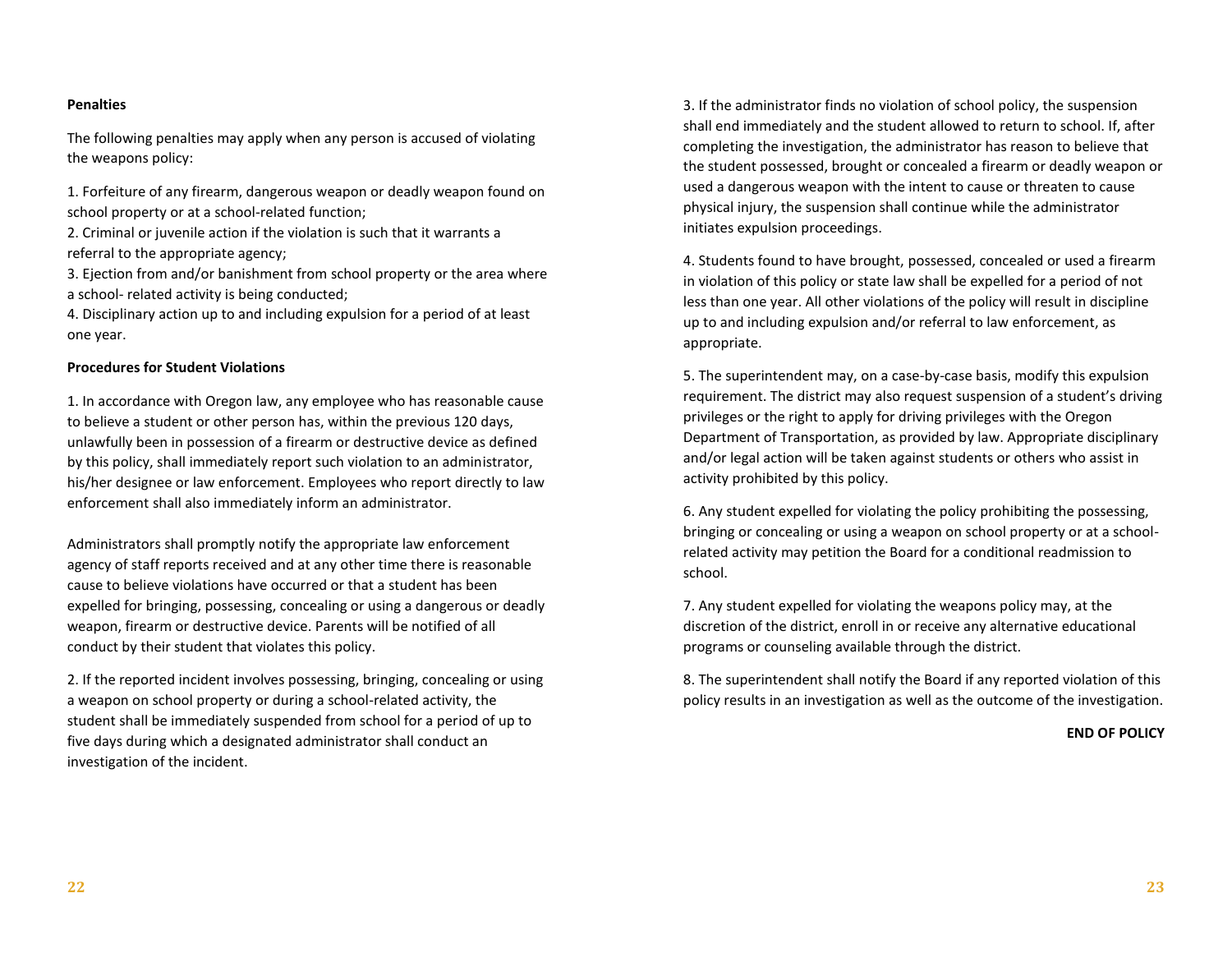# **JFC-AR(1)**

# **Student Misconduct**

## **Student Rights and Responsibilities**

The Board has the responsibility to afford students the rights that are theirs by virtue of guarantees offered under federal and state constitutions and statutes. In connection with rights are responsibilities that must be assumed by students.

Among these student rights and responsibilities are the following:

1. Civil rights - including the rights to equal educational opportunity and freedom from discrimination; the responsibility not to discriminate against others;

2. The right to attend free public schools; the responsibility to attend school regularly and to observe school rules essential for permitting others to learn at school;

3. The right to due process of law with respect to suspension, expulsion and decisions which the student believes injure his/her rights;

4. The right to free inquiry and expression; the responsibility to observe reasonable rules regarding these rights.

Students have the right to know the behavior standards expected of them as well as to know the consequences of misbehavior. Students have the right to use the processes and procedures outlined in Policy AC-AR to report a complaint or harassment, bullying, intimidation, hazing, etc. Such complaints will be investigated and resolved using the processes and procedures outlined in AC-AR.

Student's rights and responsibilities, including standards of conduct, will be made available to students and their parents through information distributed annually.

The student code of conduct, developed under the leadership of the district administration, and in cooperation with staff, will be made available to parents and enforced in the school.

Each building discipline guide or handbook (a part of which will include the school rules) shall be discussed by school staff and the school improvement advisory committee on an annual basis. Parents shall be informed of the above guide and school rules.

School rules shall be read and discussed with all students during the first two weeks of school. A list of school rules shall be posted in all classrooms and discussed periodically with the students.

In cases of student misconduct as defined in Board policy JFC, Student Misconduct, students shall be subject to discipline up to and including expulsion. In those cases where the sanction for student misconduct does include suspension or expulsion, lawful procedures for such sanctions will be followed as outlined in Board policy JG/JGD/JGE, Discipline - Suspension/Expulsion.

In the event of a student's expulsion from the district, appropriate accessible educational alternatives shall be proposed in writing to the student or student's parents in accordance with Board policy IGBHC, Alternative Education Notification.

# **JFCA**

#### **Student Dress and Grooming \*\***

Dress and grooming while in school is basically an individual responsibility. When, in the opinion of the principal, the student dress is disruptive, unsafe or non-hygienic, appropriate action will be taken. When dress and grooming disrupts the learning process while in school, for the individual students or the learning climate of the school, it becomes a matter for counseling with the student and/or parent.

The total learning climate of a school is important to the satisfactory progress of students. This system places major emphasis upon developing an environment where the teaching-learning process will flourish with as few constraints as possible.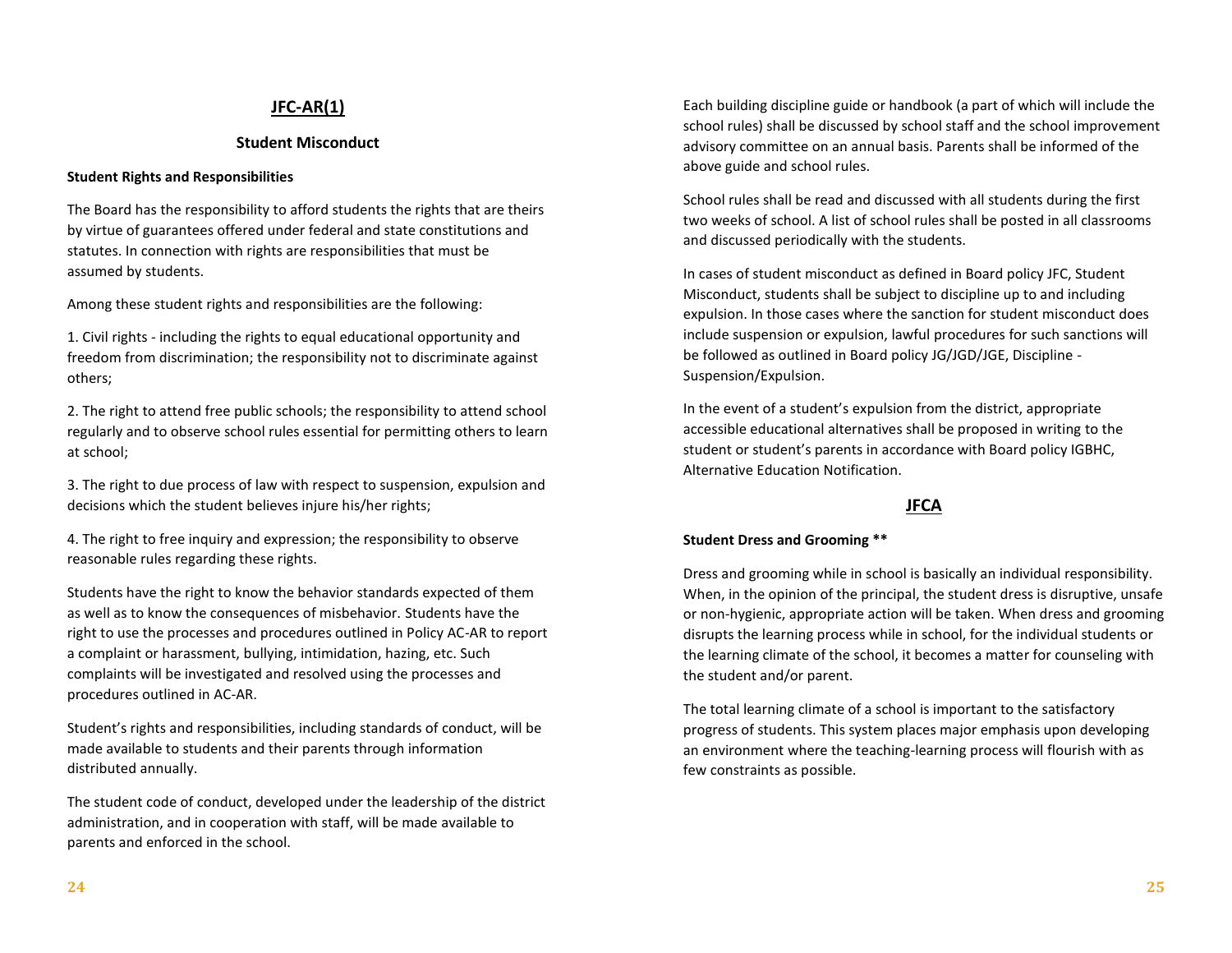Student dress and grooming is the responsibility of the individual and his/her parents under the following guidelines:

#### 1. Dress code:

a. Dress and grooming shall be clean and in keeping with health, sanitary and safe practices;

b. Dress and grooming shall conform to the district's Secret Societies/Gang Activities policy. Wearing any clothing, jewelry, emblem, badge, symbol, sign or other item determined by building administrators as evidence of membership or affiliation in an illegal gang or group involved in illegal activities is strictly prohibited;

c. When a student is participating in special activities, his/her dress and grooming shall not disrupt the performance or constitute a health threat to the individual or other students;

d. Provisions for dress and grooming in special activities should arise directly out of the needs of the activity;

e. Dress and grooming shall not be such as to disrupt the teachinglearning process. Extremes will be avoided.

#### 2. Hair code:

Hair, for both boys and girls, shall be clean and free from disease. In any class involving machinery, flame or harmful chemicals, all hair shall be shielded or suspended so as to be safely protected from contact. The latter will also apply to physical education if, in the opinion of the instructor, the length or condition of the student's hair constitutes a risk. Finally, no disruption, disorder, delay or inattention to instruction due to hair length, style or upkeep shall be tolerated of any student while upon district property.

**END OF POLICY**

## **JFCB**

# **Academic Honesty**

#### **Standards of Academic Honesty**

Roseburg Public Schools expects every student to conduct their educational pursuits with the highest degree of honesty, accountability for their own work and respect for the intellectual property of others. It is the responsibility of each student to understand the proper method of using source materials and crediting the work of others. Failure to adhere to the standards of academic honesty will result in appropriate sanctions, as acts of dishonesty destroy the integrity of the educational process for the student and their classmates.

#### **Definitions**

The major categories of academic dishonesty are defined as:

**Academic Cheating.** Academic cheating is any act of academic deception, which includes such things as receiving or communicating information to another student during a test or other assessment; looking at another's test or assessment during the exam; using notes or obtaining information during a test or assessment when prohibited; obtaining information about the questions or answers for an assessment prior to the administration of the exam; or whatever else is deemed contrary to the rules of fairness with respect to school work or assessment, including special rules developed by the instructor of the course.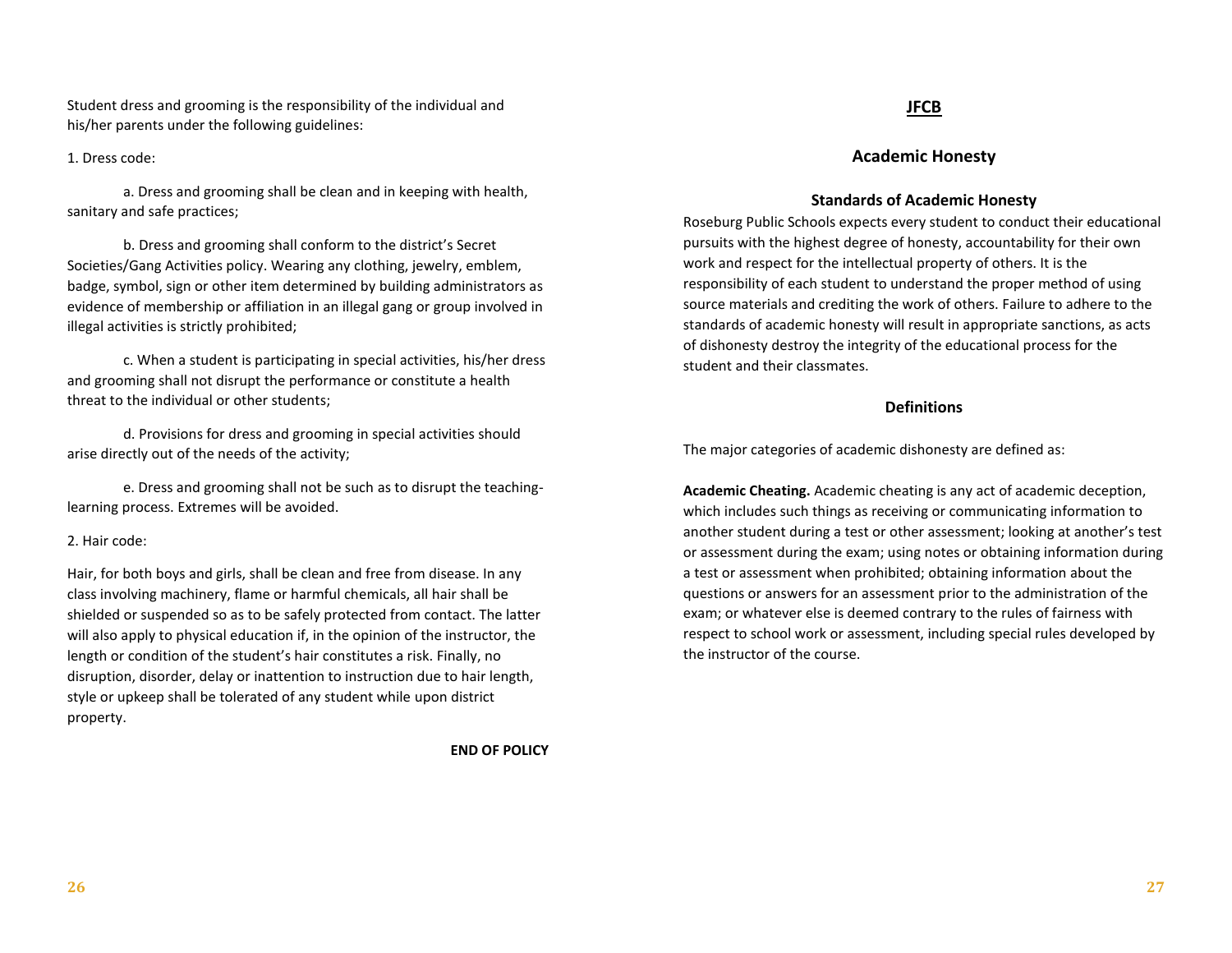**Plagiarism.** Plagiarism is the representation of someone else's ideas or words as one's own without crediting the source. It is the use, whether by paraphrase or direct quotation, of the published or unpublished work of another without full and clear acknowledgment through proper citation format. The submission of an assignment or parts of an assignment written by someone other than the student, including but not limited to, other students, commercial organizations, or electronic sources.

**Academic Misrepresentation.** Academic misrepresentation occurs when a student has another student or individual substitute for himself or herself during the taking of a test or other assessments.

**Academic Collusion.** Academic collusion is the sharing of test or other assessment questions or answers with another student without the instructor's permission. Academic collusion includes copying another student's homework without the instructor's permission or allowing another student to copy one's work. It also includes group collaboration on individual assignments without the instructor's permission.

**Dishonesty in Papers.** Dishonesty in papers entails using a writing service or having someone else write a paper for the student. All work submitted for a course must be the student's own original work unless the sources are cited.

**Self-Plagiarism (Work Done for One Course and Submitted in Another).** Self-Plagiarism occurs when a student for a class refers to work previously submitted in another class at any Roseburg Public School or any other school in order to fulfill the academic requirements in that class. This includes repeated classes. Slightly altered work that has been resubmitted is also considered to be self-plagiarism. In some instances instructors may allow a certain amount of work from a prior course to be repurposed; students who wish to do this must seek express approval from the instructor in advance.

**Other Academic Misconduct.** Other academic misconduct includes, but is not limited to, stealing assessments; altering academic tests or assessments, grades or other student records; sabotaging the work of another student; distributing materials for the purpose of cheating; altering, forging, or misusing any Roseburg Public Schools official documents.

Violations of the Academic Honesty policy may result in appropriate discipline up to and including expulsion, subject to the principles for appropriate discipline as set out in Policy JFC.

**END OF POLICY**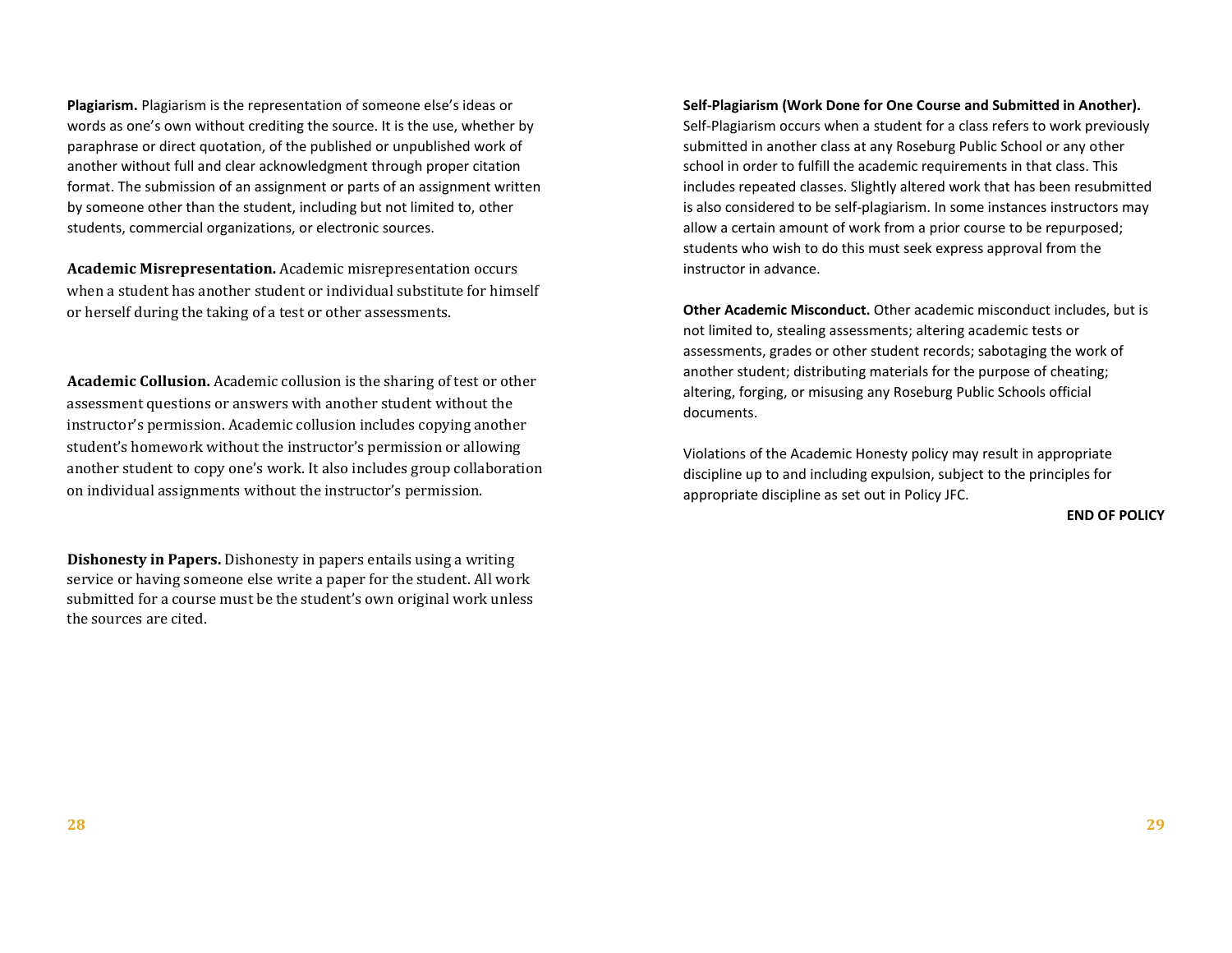# **JFCC**

# **Student Conduct on Buses**

Students who ride buses to and from school or school-sponsored activities will be notified of the rules and regulations governing their conduct on buses as well as of the consequences for violation of those rules.

## **END OF POLICY**

## **JFCEB**

## **Personal Communication Devices and Social Media**

Student possession or use of personal communication devices on district property, in district facilities during the school day and while the student is in attendance at district-sponsored activities may be permitted subject to the limitations set forth in this policy and consistent with any additional school rules as may be established by the principal and approved by the superintendent.

A "personal communication device" is a device that emits an audible signal, vibrates, displays a message or otherwise summons or delivers a communication to the possessor of the device. These devices include, but are not limited to, walkie talkies, either long -or short-range portable radios, portable scanning devices, cellular telephones and pagers, other digital audio devices (iPODs), personal digital assistants (PDAs), laptop computers and similar devices with wireless capability.

Cellular telephones, pagers, and other digital audio devices shall be turned off during instructional or class time or at any other time where such use of the device would cause a disruption of school activities. Cellular telephones which have the capability to take "photographs" or "moving pictures" shall not be used for such purposes while on district property or while a student is engaged in district-sponsored activities, unless as expressly authorized in advance by the principal or designee. Laptop computers and PDAs brought to school will be restricted to classroom or instructional-related activities only. The district will not be liable for personal communication devices brought to district property and district-sponsored activities.

Students may not access social media sites using district equipment, while on district property or at district-sponsored activities unless the posting is approved by a district representative. The district will not be liable for information/comments posted by students on social media Web sites.

Social media Web sites are Web sites such as, but not limited to, Facebook, MySpace, and Twitter.

Exceptions to the prohibitions set forth in this policy may be made for health, safety or emergency reasons with prior principal or designee approval or when use is provided for in a student's individualized education program (IEP).

Students are subject to disciplinary action up to and including expulsion for using a personal communication device in any manner that is academically dishonest, illegal, or violates the terms of this policy<sup>1</sup>. A referral to law enforcement officials may also be made. Personal communication devices brought to district property or used in violation of this policy are subject to confiscation and will be released to the student's parent or property owner, as appropriate.

The superintendent shall ensure that the Board's policy and any subsequent school rules developed by building administrators are reviewed and approved in advance to ensure consistency with this policy and that pertinent provisions of policy and rules are communicated to students and parents through building handbooks and other means. **END OF POLICY**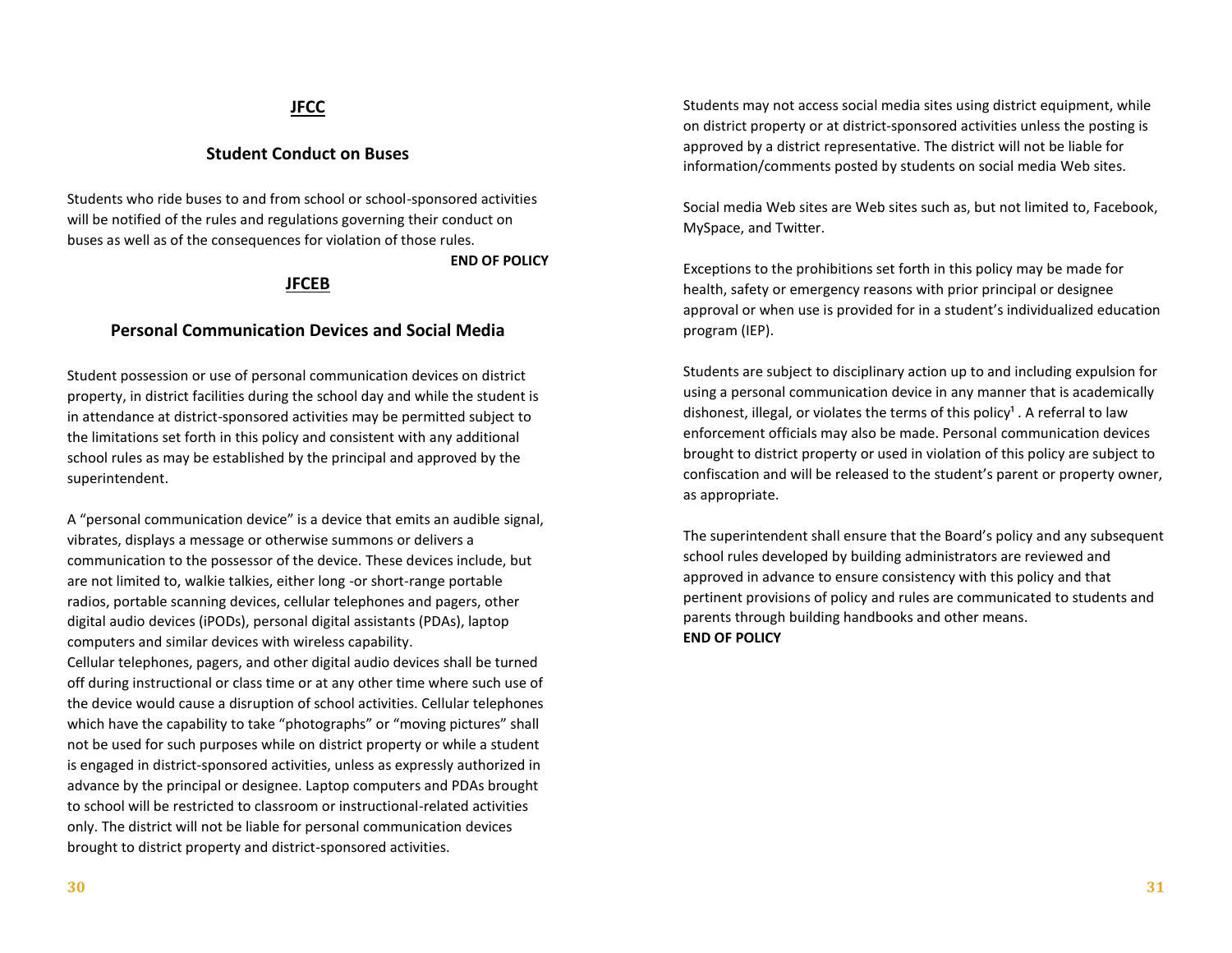# **JFCF**

Hazing/Harassment/Intimidation/Menacing/Bullying/Cyberbullying/Teen Dating Violence/Domestic Violence – Student \*\*

The Board, in its commitment to providing a positive and productive learning environment will consult with parents/guardians, employees, volunteers, students, administrators and community representatives in developing this policy in compliance with applicable Oregon Revised Statues. Hazing, harassment, intimidation or bullying, menacing, and acts of cyberbullying by students, staff and third parties toward students is strictly prohibited. Teen dating violence is unacceptable behavior and prohibited. Retaliation against any person who reports, is thought to have reported, files a complaint or otherwise participates in an investigation or inquiry is also strictly prohibited. False charges shall also be regarded as a serious offense and will result in disciplinary action or other appropriate sanctions.

Students whose behavior is found to be in violation of this policy will be subject to discipline, up to and including expulsion. The district may also file a request with the Oregon Department of Transportation to suspend the driving privileges or the right to apply for driving privileges of a student 15 years of age or older who has been suspended or expelled at least twice for menacing another student or employee, willful damage or injury to district property or for the use of threats, intimidation, harassment or coercion. Students may also be referred to law enforcement officials.

The principal and the superintendent are responsible for ensuring that this policy is implemented.

#### **Definitions**

"District" includes district facilities, district premises and non-district property if the student is at any district-sponsored, district-approved or district-related activity or function, such as field trips or athletic events where students are under the control of the district.

"Third parties" include, but are not limited to, coaches, school volunteers, parents, school visitors, service contractors or others engaged in district business, such as employees of businesses or organizations participating in cooperative work programs with the district and others not directly subject to district control at inter-district and intra-district athletic competitions or other school events.

"Hazing" includes, but is not limited to, any act that recklessly or intentionally endangers the mental health, physical health or safety of a student for the purpose of initiation or as a condition or precondition of attaining membership in, or affiliation with, any district-sponsored activity or grade level attainment, (i.e., personal servitude, sexual stimulation/sexual assault, forced consumption of any drink, alcoholic beverage, drug or controlled substance, forced exposure to the elements, forced prolonged exclusion from social contact, sleep deprivation or any other forced activity that could adversely affect the mental or physical health or safety of a student); requires, encourages, authorizes or permits another to be subject to wearing or carrying any obscene or physically burdensome article; assignment of pranks to be performed or other such activities intended to degrade or humiliate. It is not a defense against hazing that the student subjected to hazing consented to or appeared to consent to the hazing.

"Harassment, intimidation or bullying" means any act that substantially interferes with a student's educational benefits, opportunities or performance, that takes place on or immediately adjacent to district grounds, at any district-sponsored activity, on district-provided transportation or at any official district bus stop, that may be based on, but not limited to, the protected class status of a person, having the effect of:

- 1. Physically harming a student or damaging a student's property;
- 2. Knowingly placing a student in reasonable fear of physical harm to the student or damage to the student's property;
- 3. Creating a hostile educational environment including interfering with the psychological well-being of the student and may be based on, but not limited to, the protected class of the person.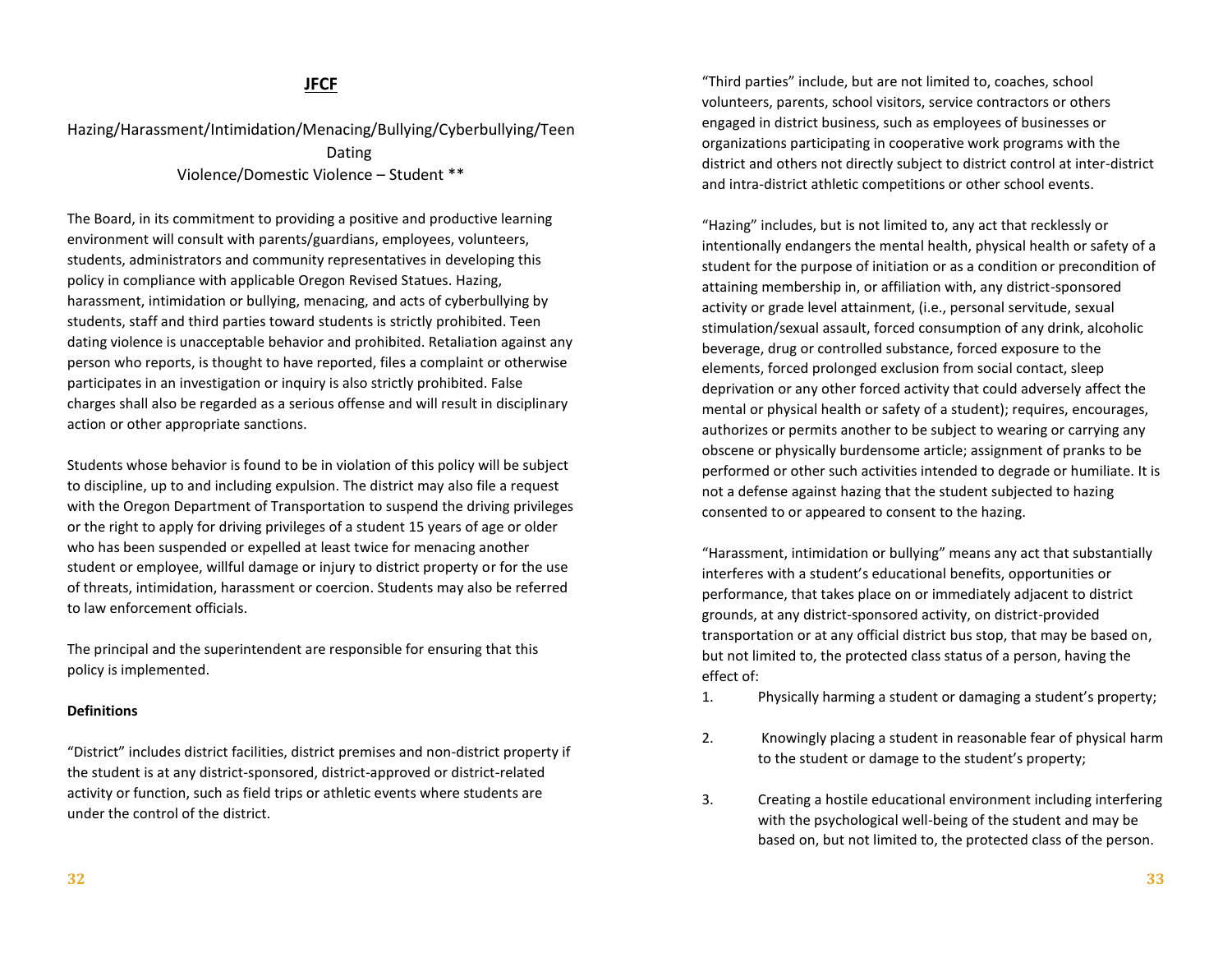"Protected class" means a group of persons distinguished, or perceived to be distinguished, by race, color, religion, sex, sexual orientation<sup>1</sup>, national origin, marital status, familial status, source of income or disability. <sup>1</sup>"Sexual **orientation" means an individual's actual or perceived heterosexuality, homosexuality, bisexuality or gender identity, regardless of whether the individual's gender identity, appearance, expression or behaviors differs from that traditionally associated with the individual's sex at birth.**

"Teen dating violence" means:

- 1. A pattern of behavior in which a person uses or threatens to use physical, mental or emotional abuse to control another person who is in a dating relationship with the person, where one or both persons are 13 to 19 years of age; or
- 2. Behavior by which a person uses or threatens to use sexual violence against another person who is in a dating relationship with the person, where one or both persons are 13 to 19 years of age.

"Domestic violence" means abuse as defined by Oregon Revised Statute (ORS) 107.705 between family and household members, as those terms are described in ORS 107.705.

"Cyberbullying" is the use of any electronic communication device to harass, intimidate or bully. Students and staff will refrain from using personal communication devices or district equipment to violate this policy.

" Retaliation" means hazing, harassment, intimidation or bullying, menacing, teen dating violence and acts of cyberbullying toward a person in response to a student for actually or apparently reporting or participating in the investigation of hazing, harassment, intimidation or bullying, menacing, teen dating violence and acts of cyberbullying or retaliation.

"Menacing" includes, but is not limited to, any act intended to place a district employee, student or third party in fear of imminent serious physical injury. 1 "Sexual orientation" means an individual's actual or perceived heterosexuality, homosexuality, bisexuality or gender identity, regardless of whether the individual's gender identity, appearance, expression or behaviors differs from that traditionally associated with the individual's sex at birth.

#### **Reporting**

The building principal will take reports and conduct a prompt investigation of any report of an act of hazing, harassment, intimidation or bullying, menacing, and acts of cyberbullying. Any employee who has knowledge of conduct in violation of this policy shall immediately report his/her concerns to the building principal who has overall responsibility for all investigations. Any employee who has knowledge of incidents of teen dating violence that took place on district property, at a district-sponsored activity or in a district vehicle or vehicle used for transporting students to a district activity shall immediately report the incident to the building principal. Failure of an employee to report an act of hazing, harassment, intimidation or bullying, menacing or an act of cyberbullying to the building principal may be subject to remedial action, up to and including dismissal. Remedial action may not be based solely on an anonymous report.

Any student who has knowledge of conduct in violation of this policy or feels he/she has been hazed, harassed, intimidated or bullied, menaced, a victim of teen dating violence and acts of being cyberbullied in violation of this policy is encouraged to immediately report his/her concerns to the building principal who has overall responsibility for all investigations. Any volunteer who has knowledge of conduct in violation of this policy is encouraged to immediately report his/her concerns to the building principal who has overall responsibility for all investigations.

This report may be made anonymously. A student or volunteer may also report concerns to a teacher or counselor who will be responsible for notifying the appropriate district official.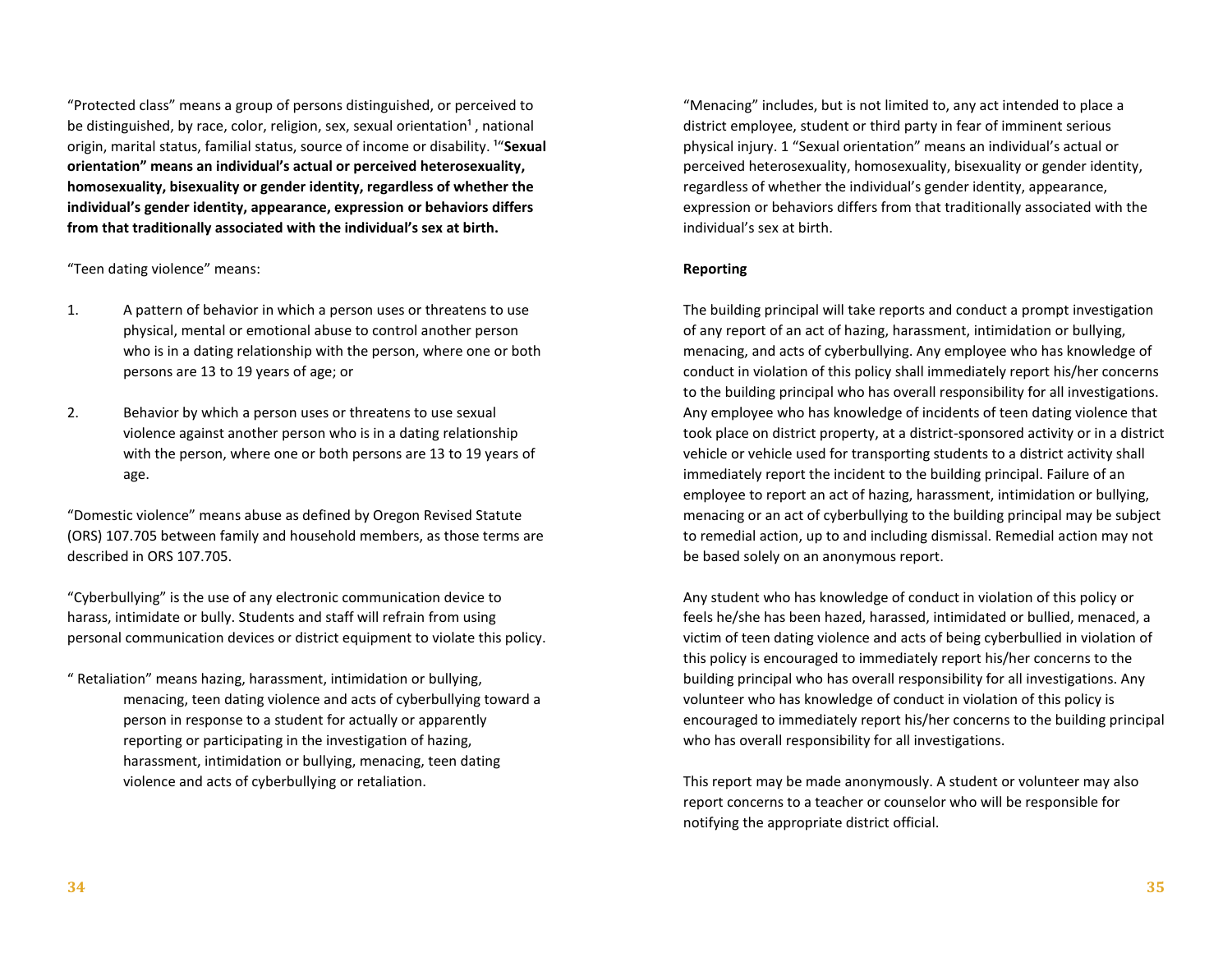Complaints against the principal shall be filed with the superintendent. Complaints against the superintendent shall be filed with the Board chair.

The complainant shall be notified of the findings of the investigation and, as appropriate, that remedial action has been taken. The complainant may request that the Superintendent review the actions taken in the initial investigation, in accordance with administrative regulations and district complaint procedures.

The district shall incorporate into existing training programs for students' information related to the prevention of, and the appropriate response to, acts of harassment, intimidation or bullying and acts of cyberbullying.

The district shall incorporate age-appropriate education about teen dating violence and domestic violence into new or existing training programs for students in grade 7 through 12.

The district shall incorporate into existing training programs for staff information related to the prevention of, and the appropriate response to, acts of harassment, intimidation or bullying, teen dating violence and domestic violence and acts of cyberbullying.

The superintendent shall be responsible for ensuring annual notice of this policy is provided in a student or employee handbook, school and district's website, and school and district office and the development of administrative regulations, including reporting and investigative procedures. Complaint procedures, as established by the district, shall be followed.

Domestic violence posters provided by the Oregon Department of Education (ODE) shall be posted in clearly visible locations on school campuses in accordance with rules adopted by the ODE.

**END OF POLICY**

# **JFCG/JFCH/JFCI**

# **Use of Tobacco, Alcohol or Drugs**

The personal use of tobacco products, controlled substances, alcoholic beverages and intoxicants by students shall be prohibited on all district property. The manufacturing, distribution, dispensing and/or use of tobacco products, alcohol or illicit drugs by students is prohibited while on district property, during school hours (including meal periods), during breaks and while attending any and/all school functions, including those held after or in addition to regular school hours.

#### **Use or Possession**

A student shall not knowingly be under the influence, possess, use, transport, administer or manufacture a controlled substance, tobacco products, alcoholic beverages or intoxicant of any kind while present on district property, engaged in a school-related activity, either on or off the district property or while traveling to or from school or a school sponsored activity or athletic event in any vehicle furnished by the district for such travel.

#### **Sale or Delivery**

A student or other person shall not sell, deliver, furnish or give away tobacco products, a controlled substance, alcoholic beverages or intoxicants of any kind while on district property or within 1,000 feet of district property, engaged in a school-related activity, either on or off district property or while traveling to or from school or a school-sponsored activity or athletic event in any vehicle furnished by the district for such travel.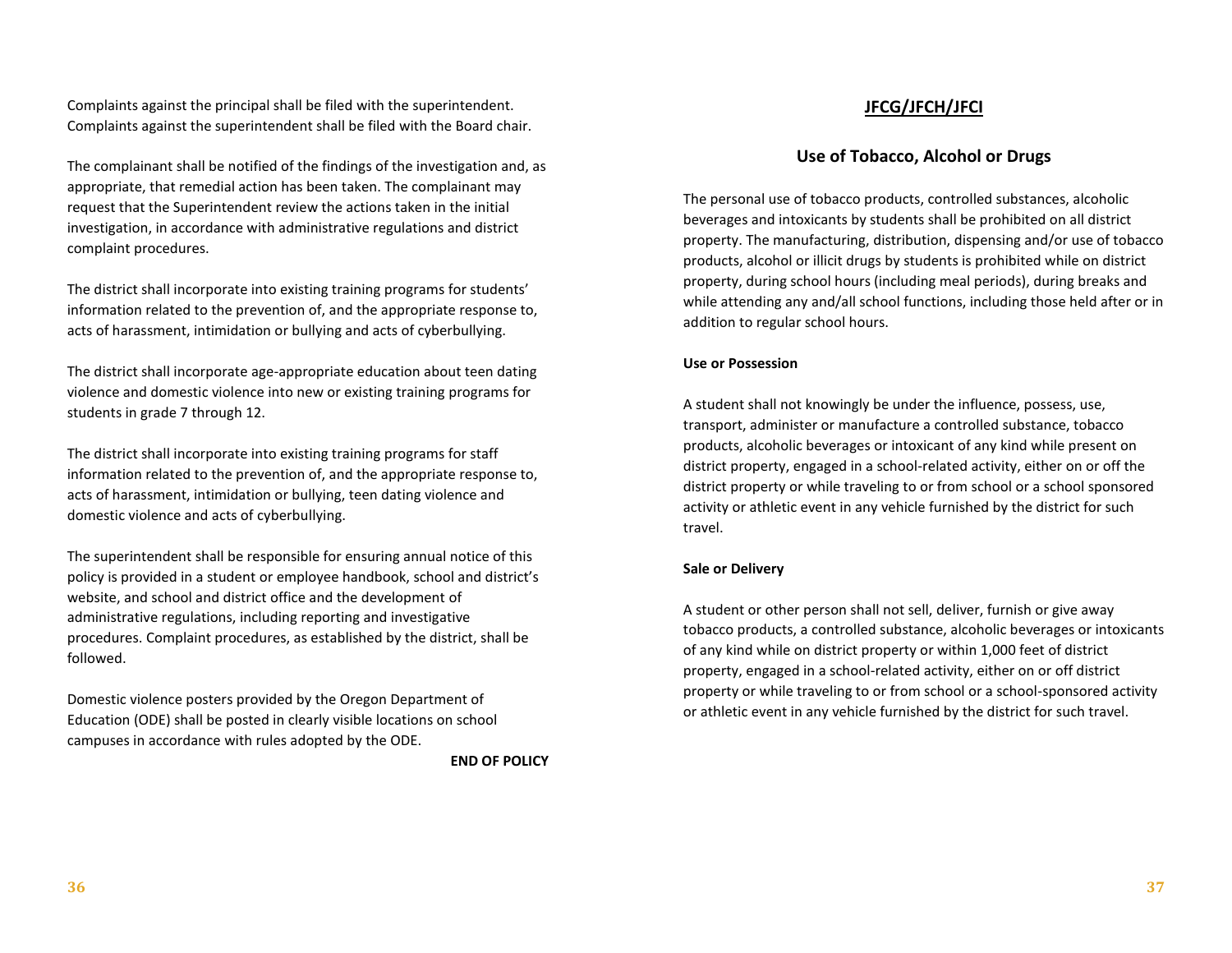#### **Drug Paraphernalia**

A student or other person shall not possess, sell, deliver or manufacture drug paraphernalia while on district property, engaged in a school-related activity or attending a school-related activity.

#### **Confiscation**

Any tobacco products, controlled substances, alcoholic beverage, intoxicant or drug paraphernalia found on district property or in the possession of a student or person in violation of this policy shall be confiscated by school personnel in accordance with administrative regulations as established by the district.

#### **Penalties**

Any student or person who engages in any of the prohibited conduct outlined above may be subject to the following:

1. A criminal or juvenile action if the violation is such that it warrants a referral to an appropriate agency;

2. Removal from district property or the area where the schoolrelated activity is being conducted;

3. In the case of a student, disciplinary action up to and including expulsion.

4. Parents will be notified of all violations involving their student and subsequent action taken by the school. Information about cessation support and/or research based tobacco education programs and how students can access these programs will be provided. At the discretion of the building principal, attendance and completion of such programs, or successful completion of a behavior modification plan, may be allowed as a substitute for, or as part of student discipline.

#### **Definitions**

The following definitions apply to this policy:

- 1. For the purpose of this policy "tobacco" is defined to include any lighted or unlighted cigarette, cigar, pipe, bidi, clove cigarette, and any other smoking product, spit tobacco, also known as smokeless, dip, chew, snuff, in any form, nicotine or nicotine delivering devices, chemicals or devices that produce the physical effect of nicotine substances or any other tobacco substitute (e.g., ecigarettes).
- 2. "Controlled substance" means a drug or its immediate precursor classified in Schedules 1 through 5 under the Federal Controlled Substance Act, 21 USC SS 811 to 812 as modified under Oregon Revised Statutes. By way of example, but not limitation, a controlled substance includes: marijuana, including all parts of the plant, Cannabis family Moraceae, whether growing or not, the seeds thereof, the resin extracted from any part of said plant and any compound, manufacture, sale derivative, mixture or preparation of said plant, its seeds or resin, coca leaves, morphine, cocaine, LSD, hallucinogenic drugs, opium, heroin, amphetamines, methamphetamine, barbiturates, derivatives thereof or any other drugs having similar properties;
- 3. "Alcoholic beverages" means any beverage having an alcoholic content, with the exception of medicines lawfully and duly prescribed by a licensed physician. Alcoholic beverages shall include: beer, wine, whiskey, liquors or any other beverage containing any alcohol content whatsoever, whether mixed or otherwise;
- 4. "Intoxicant" means any substance including controlled substances and alcoholic beverages as defined above, which is toxic, corrosive, an irritant, a strong sensitizer, flammable, combustible, generates or is used to generate pressure, if such substance or mixture of substances may cause substantial personal injury or severe illness when induced by any means into the human body;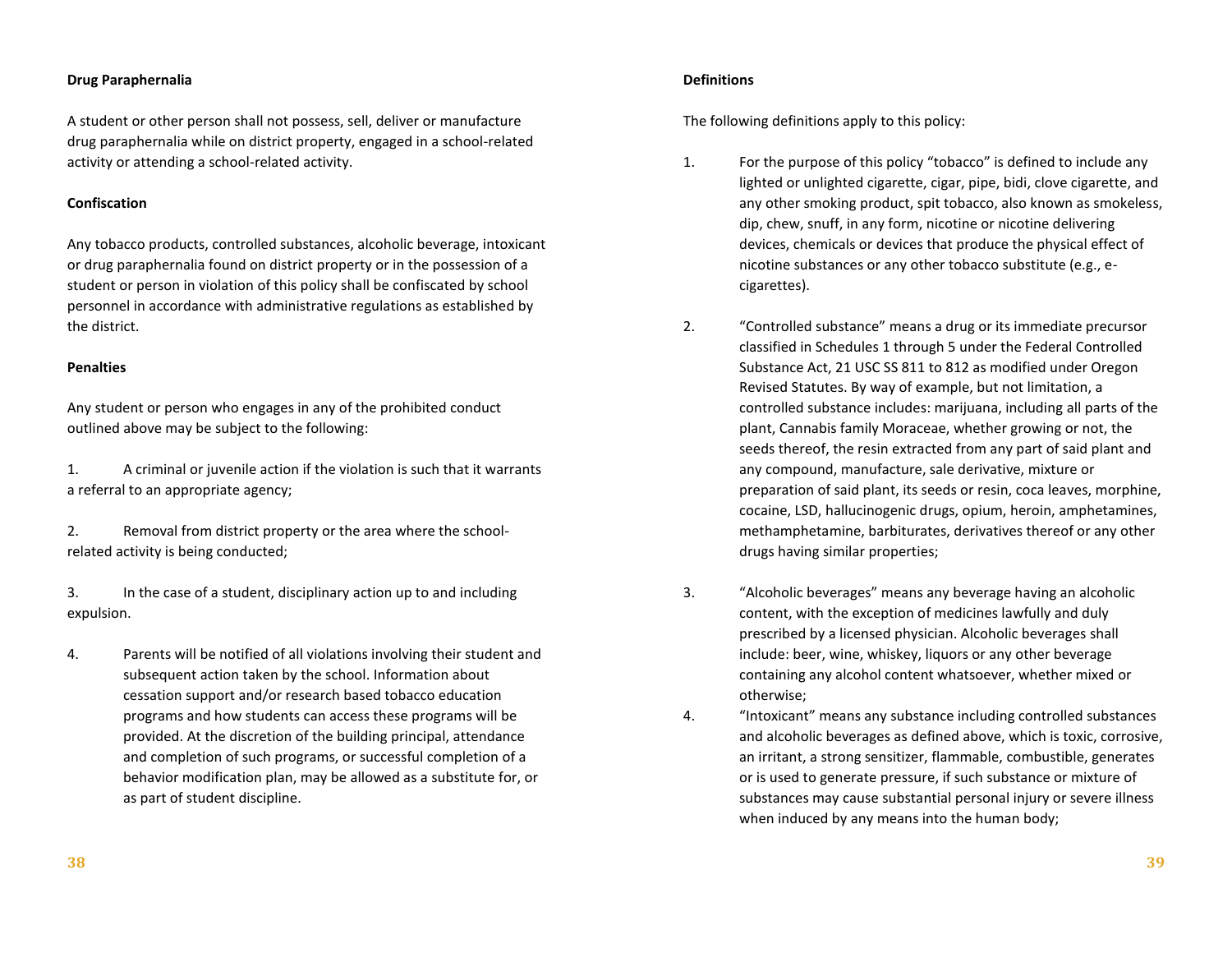5. "Drug paraphernalia" means all equipment, products and materials of any kind which are marketed for the use or designed for the use in manufacturing, compounding, converting, producing, processing, preparing, analyzing, packaging, storing, containing, concealing, injecting, ingesting, inhaling or otherwise inducing into the human body a controlled substance or intoxicant.

#### **Prescribed Medicines**

Nothing in this policy will prohibit a student from possession or using medicines prescribed by a licensed physician or in the case of nonprescription medicines, authorized in writing by a parent or physician or dispensed through the school nurse or student health center. However, the use of or distribution of any prescription medicine other than for the specific person for whom the medicine is prescribed is a violation of this policy.

**END OF POLICY**

# **JFG**

# **Student Searches and Questioning \*\***

The Board expects a climate in the schools which assures the safety and welfare of all. Equipment, such as lockers, belongs to the district and students are allowed to use this equipment as a convenience. The district insists that lockers be properly cared for and not used for the storage of illegal items.

#### **Guidelines**

1. Right: At the time of locker assignments or registration, students will be informed of use governing the locker.

> Right: Students may be assured that the rights of the individual shall always be balanced with the needs of the school. In a search and seizure situation, the following procedures shall be observed:

a. A search of the student's person should be limited to a situation where there is probable cause that the student is secreting evidence of an illegal act or school violation;

b. Illegal items (firearms, weapons, etc.) or other possessions reasonably determined by the proper school authorities to be a threat to the safety or security of the possessor or others may be seized by school officials in accordance with the school district's property confiscation procedures;

c. Items which may be used to disrupt or interfere with the educational process may be temporarily removed from the student's possession;

d. A general inspection of district properties, including but not limited to, lockers or desks may be conducted on a regular basis. Items belonging to the school may be seized;

e. All items seized shall be returned to the proper authorities or the true owner in accordance with district's property confiscation procedures;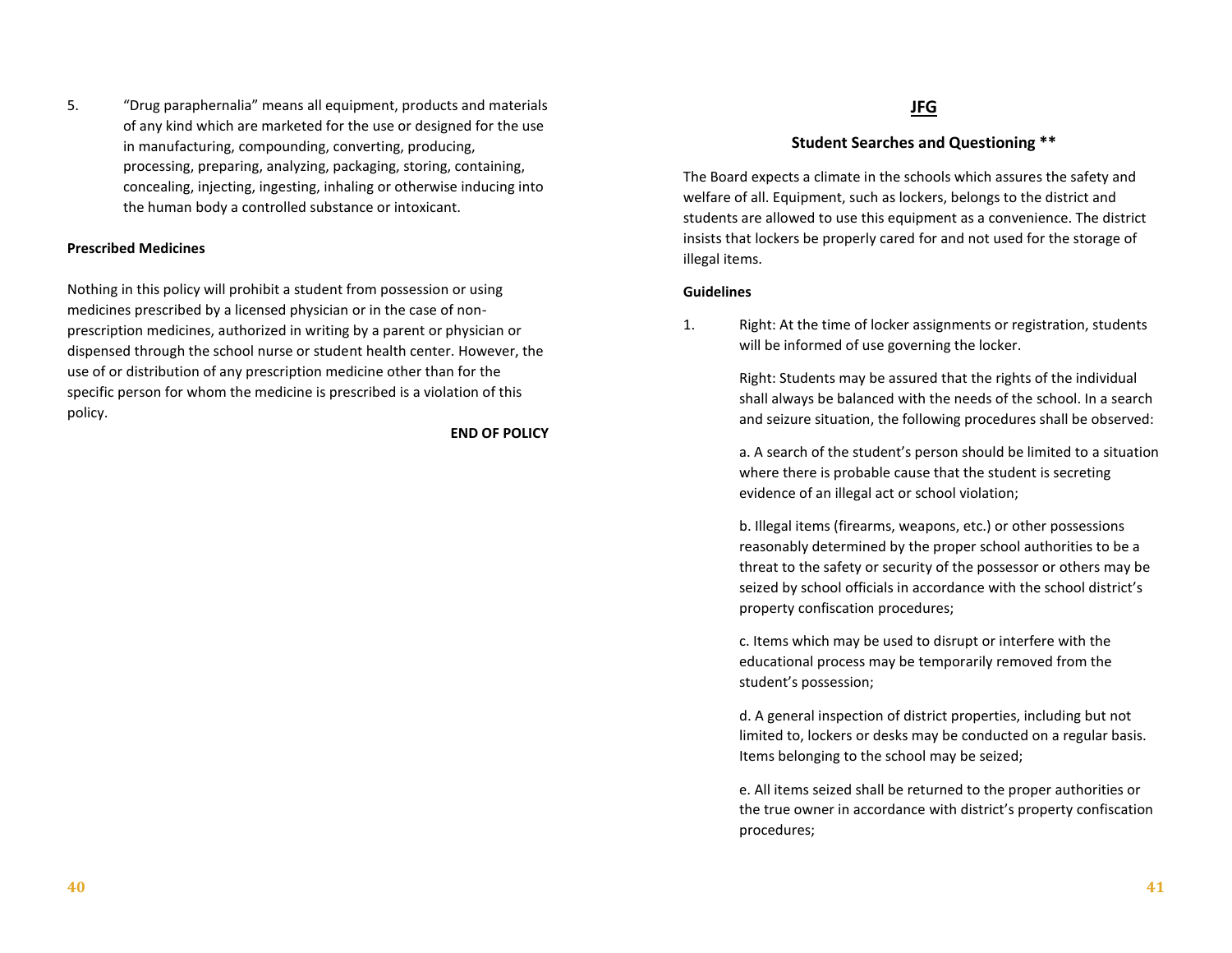f. The student shall be given the opportunity to be present when a search of personal possessions is conducted, if he/she is in attendance and if there is no reason to believe that his/her presence would endanger his/her health and safety.

2. Responsibility a. Students shall not bring to school firearms or other possessions reasonably determined by the proper school authority to be a threat to the safety or security of himself/herself or others. Students shall not secrete evidence of an illegal act or school violation.

**END OF POLICY**

# **JFI**

## **Assembly of Students**

The use of all district facilities should be planned in advance and approved by the administration.

## **Right**

Students will be permitted to hold meetings and gather informally under the following conditions:

## **Responsibilities: Student Meetings**

1. The meeting shall be scheduled in advance;

2. Normal class activities shall not be disrupted;

3. The meeting shall not be such as may be likely to incite hazard to a person or the meeting;

4. The meeting shall be sponsored by school officials or an official school club or organization;

5. No speaker who openly and knowingly advocates breaking the law shall be invited to speak. Invitation to speakers shall be approved by the principal or his/her designated representatives;

6. If a crowd is anticipated, a crowd control plan shall be filed in the appropriate office well in advance of the meeting;

7. Attempts shall be made to present a balance of viewpoints.

#### **Responsibilities: Informal Student Gatherings**

1. Students gathering informally shall not disrupt the orderly operation of educational process;

2. Students gathered informally shall not infringe upon the rights of others to pursue their activities.

#### **END OF POLICY**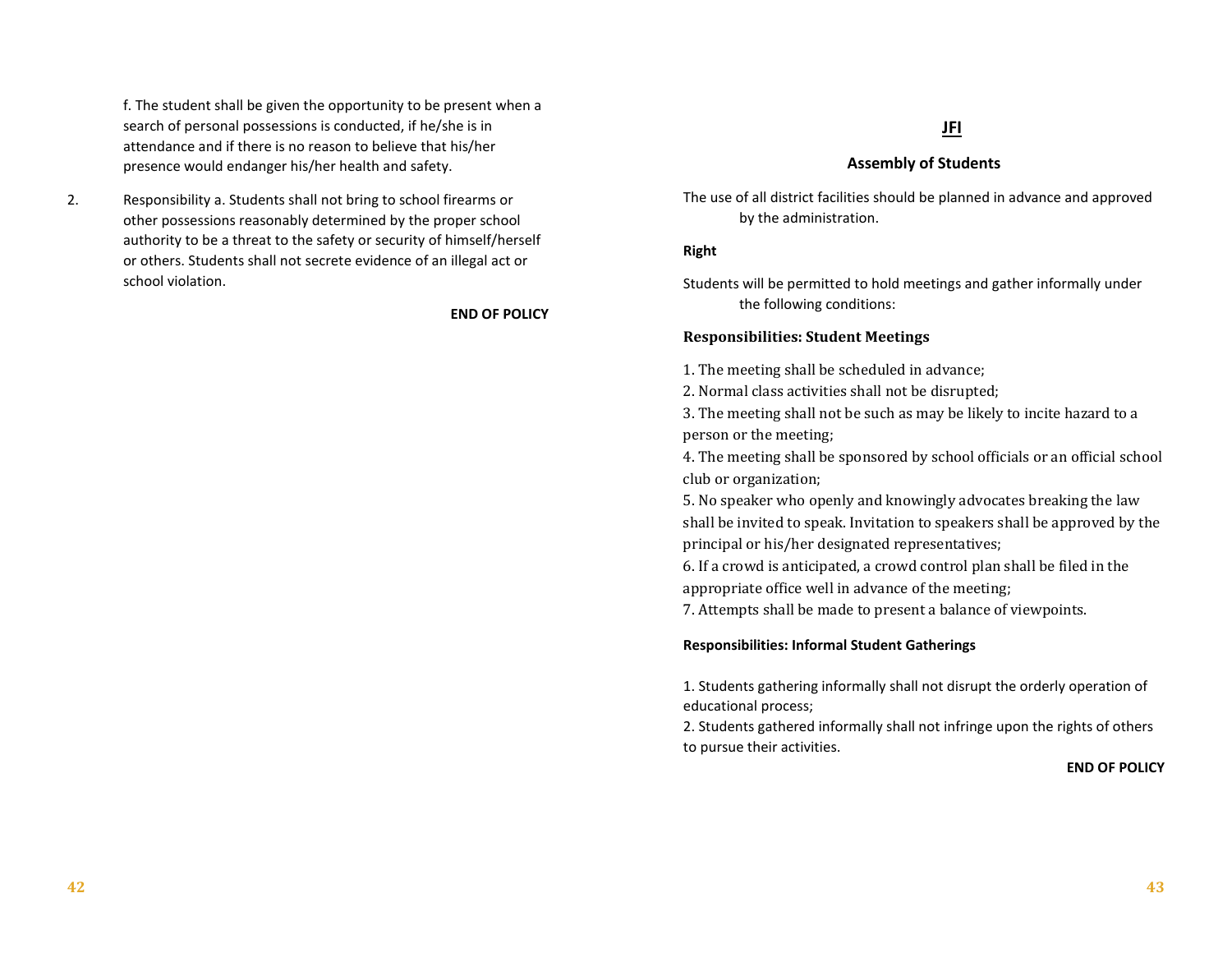# **JG/JGD/JGE**

## **Discipline - Suspension/Expulsion**

#### **Definitions**

1. **Summary Discipline Procedures** - discipline for a minor violations of classroom rules or District policy may be handled by the teaching staff or school administrators without using a formal disciplinary procedure. A school administrator may temporarily exclude a student from school for less than one school day using a summary discipline procedure appropriate for the situation. In all summary discipline cases, the students, parents or guardians must be informed of the action taken and a written notation maintained in the student's school records.

2. **In-School Suspension** - is defined as a temporary exclusion of a refractory student from regular class attendance.

3. **Out-of-School Suspension** - is defined as one of the following:

- a. A temporary exclusion of a refractory student from school for at least one school day and not more than ten school days;
- b. Exclusion in cases being investigated pending expulsion;
- c. A mandatory exclusion from school for a period of five school days in cases being investigated for violation of the weapons policy;
- d. In special circumstances, a suspension may be continued until some specific pending action occurs such as a physical or mental examination or incarceration by court action;
- e. If an administrator investigating a complaint recommends an expulsion, the suspension shall continue until the hearing process is complete and a decision rendered or until the appeal process is completed.

4. **Expulsion** - is defined as exclusion of a refractory student from school attendance for longer than ten school days up to the maximum period allowed by law.

5. **Prior Notice** – The school administration shall use all reasonable means to inform students, parents and guardians of District policies concerning student behavior expectations, consequences for failure to meet expectations, and the procedures to deal with refractory students. Copies of these policies shall, at a minimum, be made available in written and electronic formats to students, parents, guardians and the general public at each school site. At the beginning of each school year, each school site administrator shall cause the student behavior expectations and consequences policies to be reviewed with their student bodies.

6. **Prior Notice of Disciplinary Action to Students** – Except in emergency situations, any student facing out-of-school suspension or expulsion shall be provided with prior written or electronic notice of the specific rule or policy alleged to have been violated and of the opportunity for the student to present his or her response to the alleged violation.

7. **Prior Notice of Disciplinary Action to Parents or Guardians** – School administrators shall provide parents or guardians of refractory students with written or electronic notice of informal or summary disciplinary action and in-school suspensions. In the case of out of school suspensions or expulsions, unless it is an emergency situation, school administrators shall provide parents of guardians with written or electronic notice of the specific rule or policy alleged to have been violated by the student and the date and time when the student's response may be heard.

8. **Emergency Situations** – The administration may forego the prior notice requirements for disciplinary matters and immediately suspend a student in situations where there is serious risk that substantial harm to the student or others will occur. As soon as practicable, the administration shall provide students, parents or guardians suspended in emergency situations with written or electronic notice of the alleged violation and an opportunity to hear the student's response to the allegations.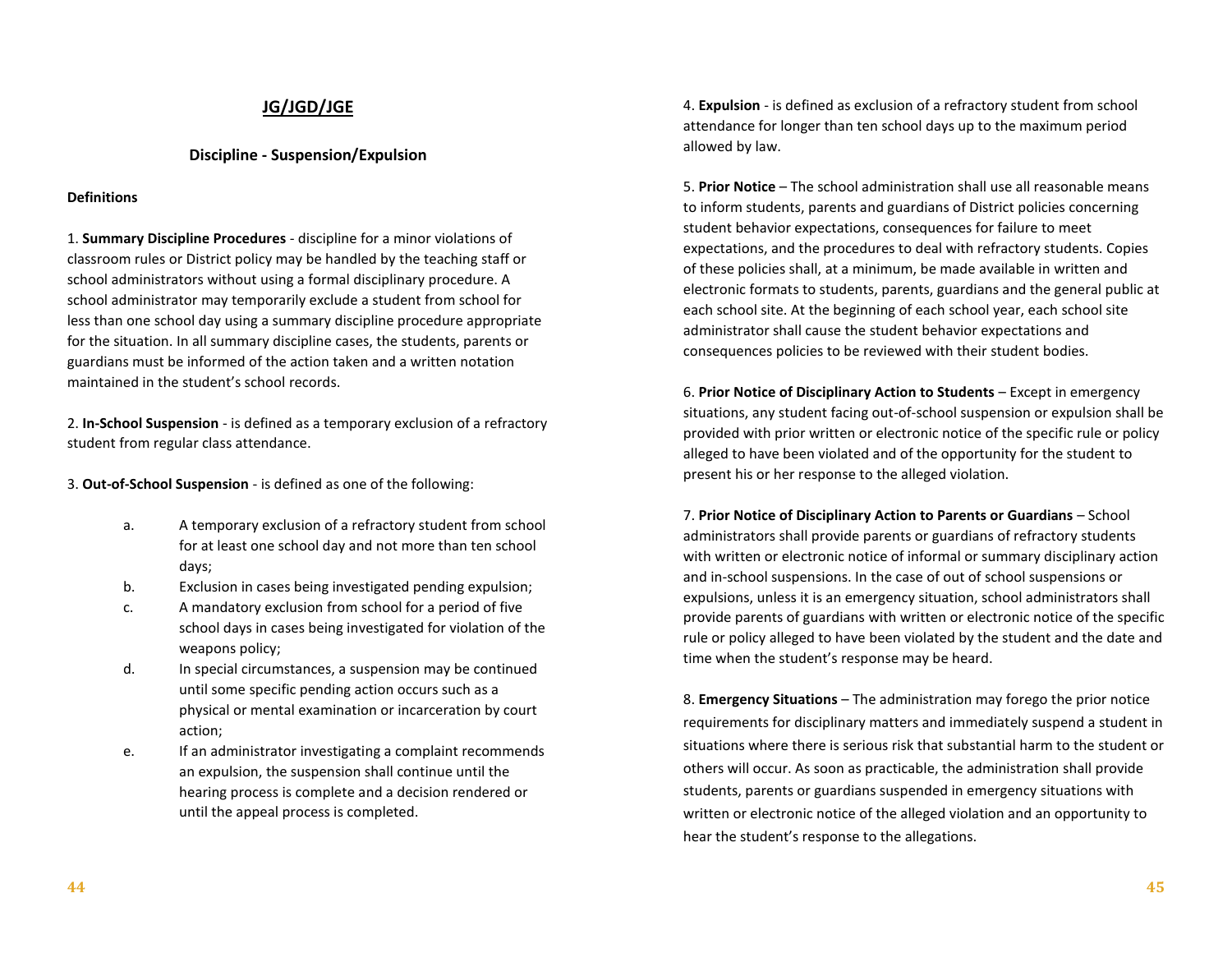#### **Complaints**

- 1. **Staff Complaints** students should hear directly from the teacher or the staff member the specific complaints or descriptions of unacceptable behavior where the student so desires.
- 2. **Student Complaints** it is recognized that a district official as a public officer shall not be examined as to communications made to him/her in official confidence, when the public interest would suffer by such disclosures. For this reason, in recognition of the special jeopardy in which student witnesses may be placed, and the possible traumatic effects of adversary proceedings conducted by attorneys, police officers or court officials, the complaining student may not be required to face the accused, nor have his/her identity revealed. However, the administrator or other official conducting an investigation is under special obligation to assure careful and cautious investigation of all relevant facts and testimony. When it is determined that the student may not face the accused, the district official then becomes the official complainant.

#### **Suspension**

A student alleged to have violated a school rule or District policy and facing possible out-of-school suspension shall receive notice of the alleged violation in such terms as will permit the student and his/her parents or guardians the opportunity to defend the student's conduct or show that he/she is innocent of the alleged violation(s).

#### **Suspension Hearing Procedure**

1. The suspension hearing shall be conducted by the School Building Principal or his/her designee.

- 2. Prior to the hearing, the school shall attempt to contact the student's parents or guardians to inform them of the allegations and invite them to attend the hearing. When parents or guardians cannot be contacted, the decision to send the student home, to allow him/her to remain on school premises or refer him/her to the proper authorities must be made with the consideration of the student's age, maturity and the nature of the misconduct that caused the suspension.
- 3. The Building Principal shall provide students suspended under emergency conditions with the same suspension procedures as soon as the emergency condition has passed. These procedures may be postponed in emergency situations relating to health, possible violations of the weapons policy and safety. Emergency situations shall be limited to those instances where there is a serious risk that substantial harm will occur if suspension does not take place immediately.
- 4. No out of school suspension can exceed ten school days.
- 5. The parents or guardians of a suspended student may petition the School Board to review the decision or conditions of suspension using the appeal procedure outlined below.

#### **Expulsion**

A student alleged to have violated a school rule or District policy and facing a possible expulsion shall receive written or electronic notice of the allegations in such terms as will permit the student and his/her parents or guardians the opportunity to defend the students conduct or show that he/she is innocent of the alleged violation(s).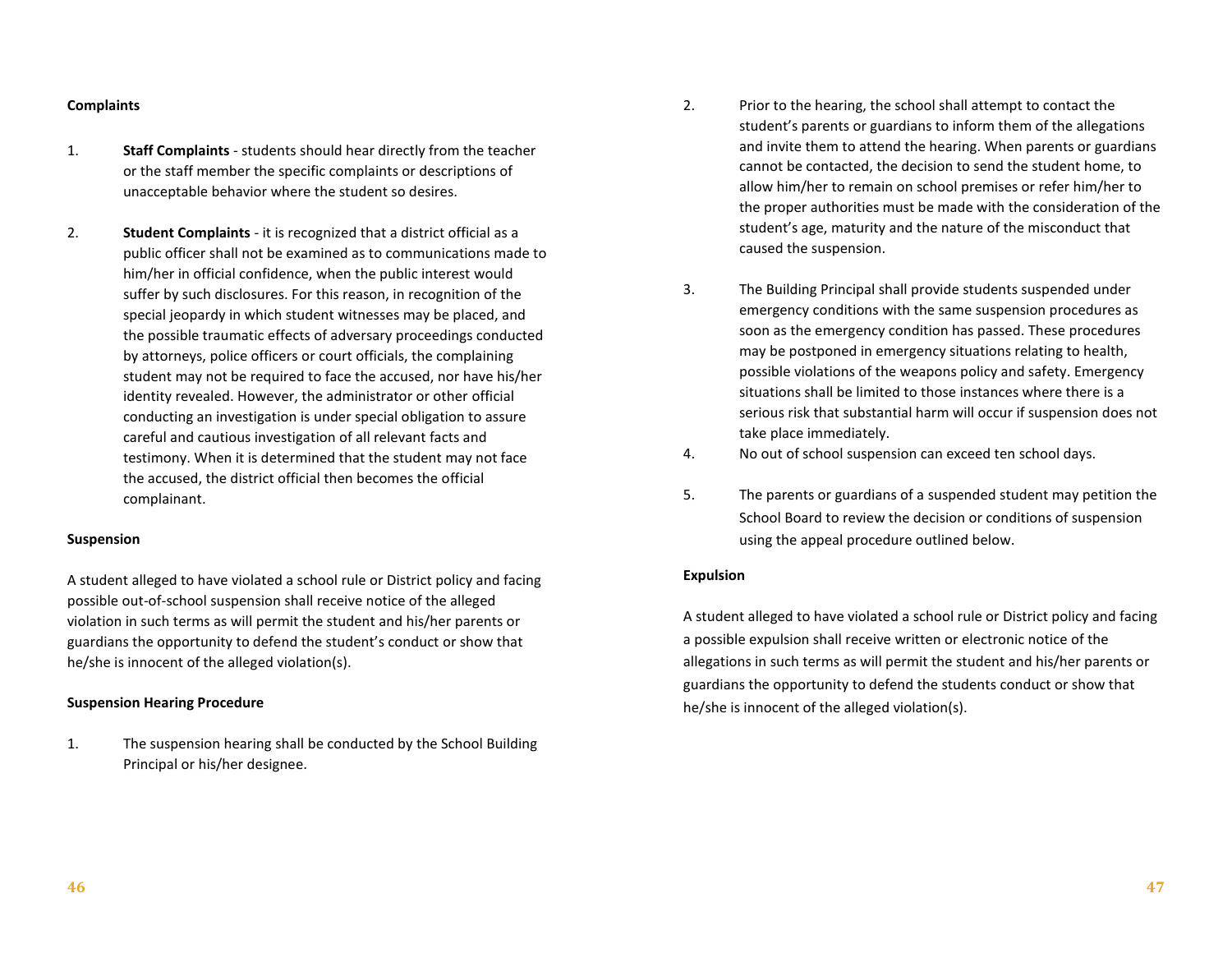#### **Expulsion Hearings**

- 1. The School Board may expel, or delegate authority to a hearings officer to expel, a student for violating school rules or District policy provided the student and the student's parents or guardians are given notice of the alleged violations and an opportunity to be heard at a hearing. The student's parent(s) or guardian, or the student if 18 years of age or older, may waive the right to a hearing. Waiver may take place by the parent, guardian or the student, if 18 years of age or older, notifying the District office in writing of waiver of the right to a hearing. Waiver may also take place by the parent, guardian, or the student, if 18 years of age or older, failing to appear after notice, at the place and time set for the hearing.
- 2. The hearing may be conducted by a hearings officer designated by the Board. If authority to expel the student is delegated to a hearings officer, the student's parents or guardians, or the student if 18 years of age or over, shall have the right to appeal the hearings officer's decision to the Board.
- 3. Notice to the student and to the parent or guardian of the scheduled expulsion hearing shall be delivered by personal service or certified mail. The notice shall identify the school rule or District policy alleged to have been violated and the specific facts that support the alleged violation. The notice shall include the statement of intent to consider the allegations as reason for expulsion. Where notice is given by personal service, the person serving the notice shall file a return of service with the District office. Where notice is given by certified mail, the notice shall be placed in the mail at least five working days before the date of the hearing.
- 4. The student shall be permitted to be present at the hearing and to hear the evidence presented by the District.
- 5. Where the student or the student's parents or guardians cannot understand the spoken English language, an interpreter shall be provided by the District.
- 6. The District and student may be represented at the hearing by counsel or other persons.
- 7. The District and student shall be permitted to introduce evidence by testimony, writings, or other exhibits.
- 8. Strict rules of evidence shall not apply to the proceedings; however, this provision shall not limit the hearings officer's control of the hearing.
- 9. The hearings officer or the District may make a record of the hearing.
- 10. Unless the parents or guardians or a student, 18 years of age or older requests a public hearing, the hearing will be closed to the public and the proceeding kept strictly confidential. Witnesses will be excluded except during presentation of their testimony.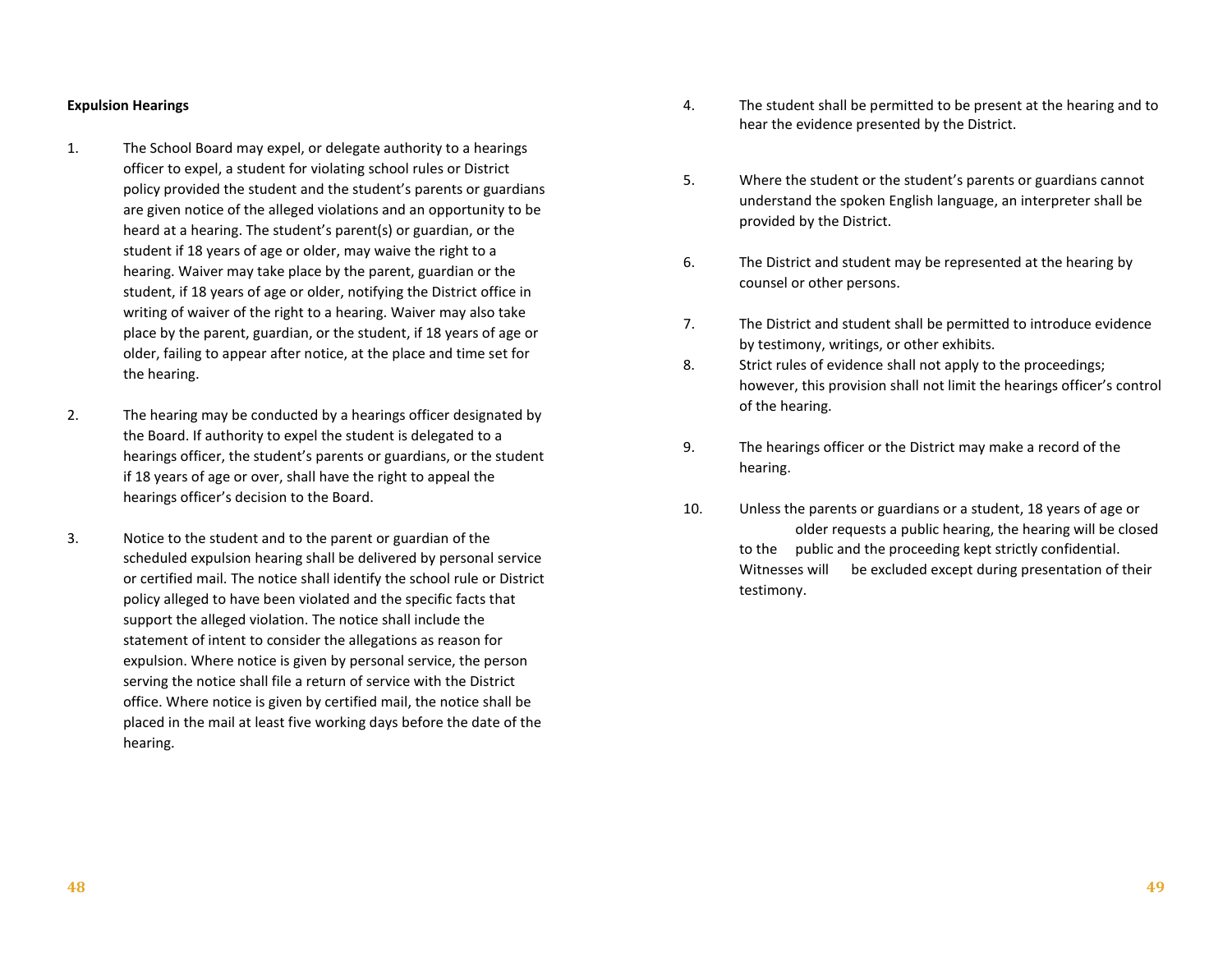- 11. The hearings officer shall determine the facts of each case on the evidence presented at the hearing. This may include the relevant past history and the records of the student. Based on the evidence presented at the hearing, the hearings officer shall determine whether or not the student violated school rules or District policy as alleged. If the student is found to be in violation of a school rule or District policy, the hearings officer will determine appropriate disciplinary action, including the duration and conditions of expulsion. The hearings officer's decision shall be communicated in writing to the parents or guardians and the student within five working days of the hearing. The written decision shall inform the student and parents or guardians of the right to appeal the order of expulsion. The superintendent shall inform the Board of the hearings officer's decision and the discipline imposed.
- 12. The hearings officer's decision is final unless the parents or guardians or a student, 18 years of age or older submits to the superintendent a written request for review by the Board within ten working days of receipt of the decision.
- 13. If a student, parent or guardian files a request for review of the hearings officer's decision, the student shall remain suspended from regular school attendance until the Board acts.
- 14. Expulsion of a student shall not extend beyond the maximum allowed by law.

#### **Post Expulsion Matters**

1. The parents or guardians of an expelled student or a student 18 years or older who has been expelled may petition the Board at any time for conditional re-admission to school, modification of the terms of expulsion or modification of any other disciplinary action.

2. Any student who is suspended or expelled may be permitted to enroll in or receive any alternative educational program or counseling that may be available through the district. Any expelled student who completes the required course work and attains the requisite credits for graduation may be allowed to participate in graduation ceremonies.

#### **END OF POLICY**

# **JG/JGD/JGE – AR(2)**

# **Expulsion Order Appeal**

Any student subject to an order of expulsion may appeal the order to the School Board. All expulsion orders shall contain a notice that a request to appeal the order must be submitted, in writing, to the Superintendent within ten (10) days of the date the order is issued.

Upon receipt of the request for an appeal of the expulsion order, the Superintendent shall set a time and place for the appeal hearing and notify the School Board, the student and the student's parents or guardians.

At least three (3) days prior to the time set for the hearing, the Superintendent shall deliver to the School Board, student, and the student's parents or guardians, a copy of the hearings officer's decision and the expulsion hearing record. If the decision is appealed to the School Board for review, the School Board shall be provided findings as to the facts and the decision of the hearings officer. The record established by the hearings officer is the only record to be reviewed on appeal. No additional testimony or evidence shall be received or reviewed by the School Board on appeal except with regard to sanction, and the parties shall be so informed when a copy of the record is delivered.

The standard of review on appeal shall be whether: a) The hearings officer's decision is supported by substantial evidence; b) The hearings officer's conclusions flow logically from the findings of fact.